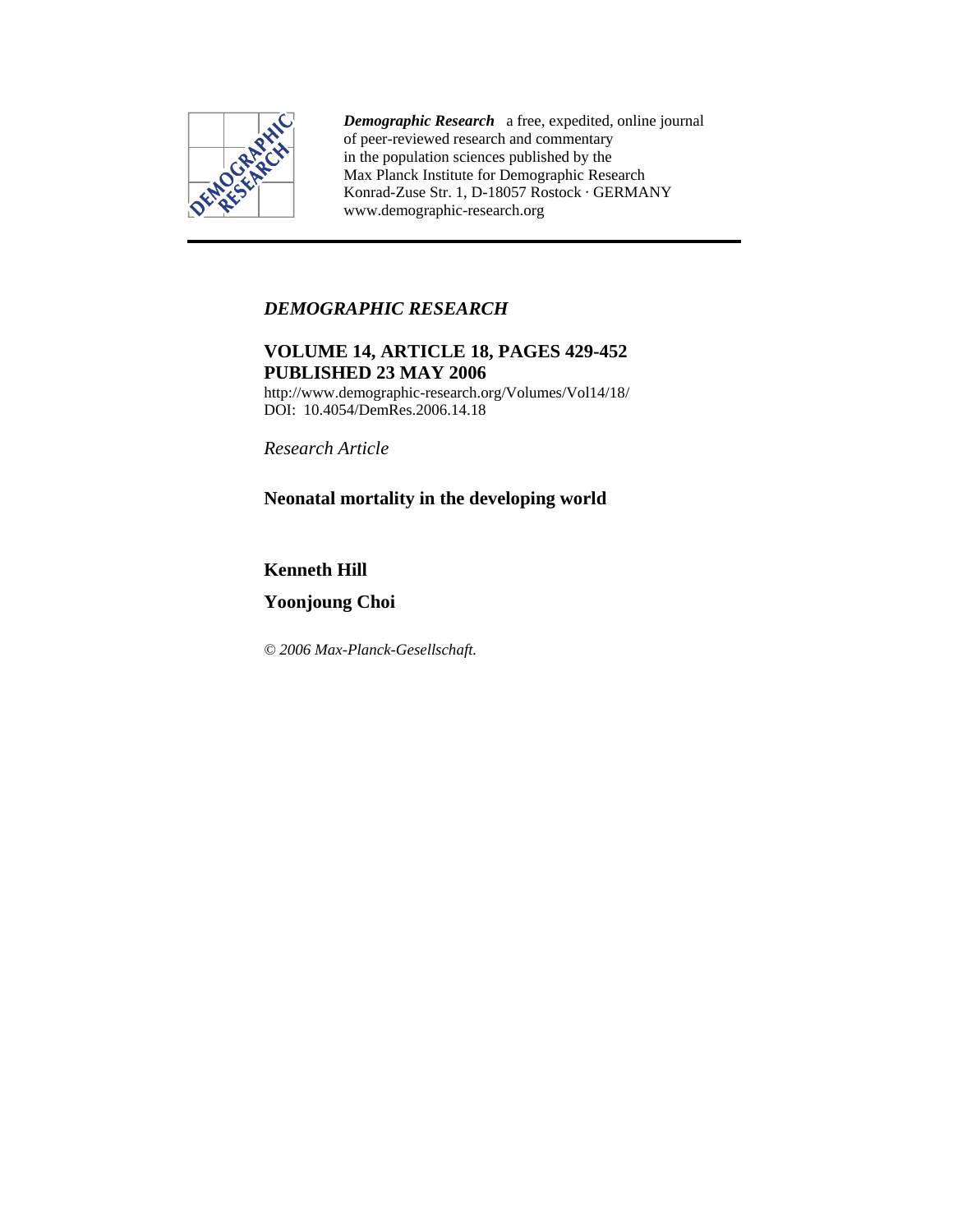# **Table of Contents**

| $\mathbf{1}$   | Introduction                                                             | 430 |
|----------------|--------------------------------------------------------------------------|-----|
| 2              | Data                                                                     | 430 |
| 3              | Methods                                                                  | 432 |
| 3.1            | Examination of data quality                                              | 432 |
| 3.2            | Adjusting for the effects of age at death heaping                        | 433 |
| 3.3            | Models based on historical data                                          | 435 |
| 3.4            | Neonatal mortality trends                                                | 436 |
| $\overline{4}$ | Results                                                                  | 437 |
| 4.1            | Data quality                                                             | 437 |
| 4.2            | Comparison of age patterns of neonatal mortality with historical<br>data | 437 |
| 4.3            | Level of neonatal mortality                                              | 441 |
| 4.4            | Trends in neonatal mortality                                             | 442 |
| 5              | Discussion                                                               | 443 |
| 6              | Acknowledgements                                                         | 445 |
|                | References                                                               | 446 |
|                | Appendix                                                                 | 447 |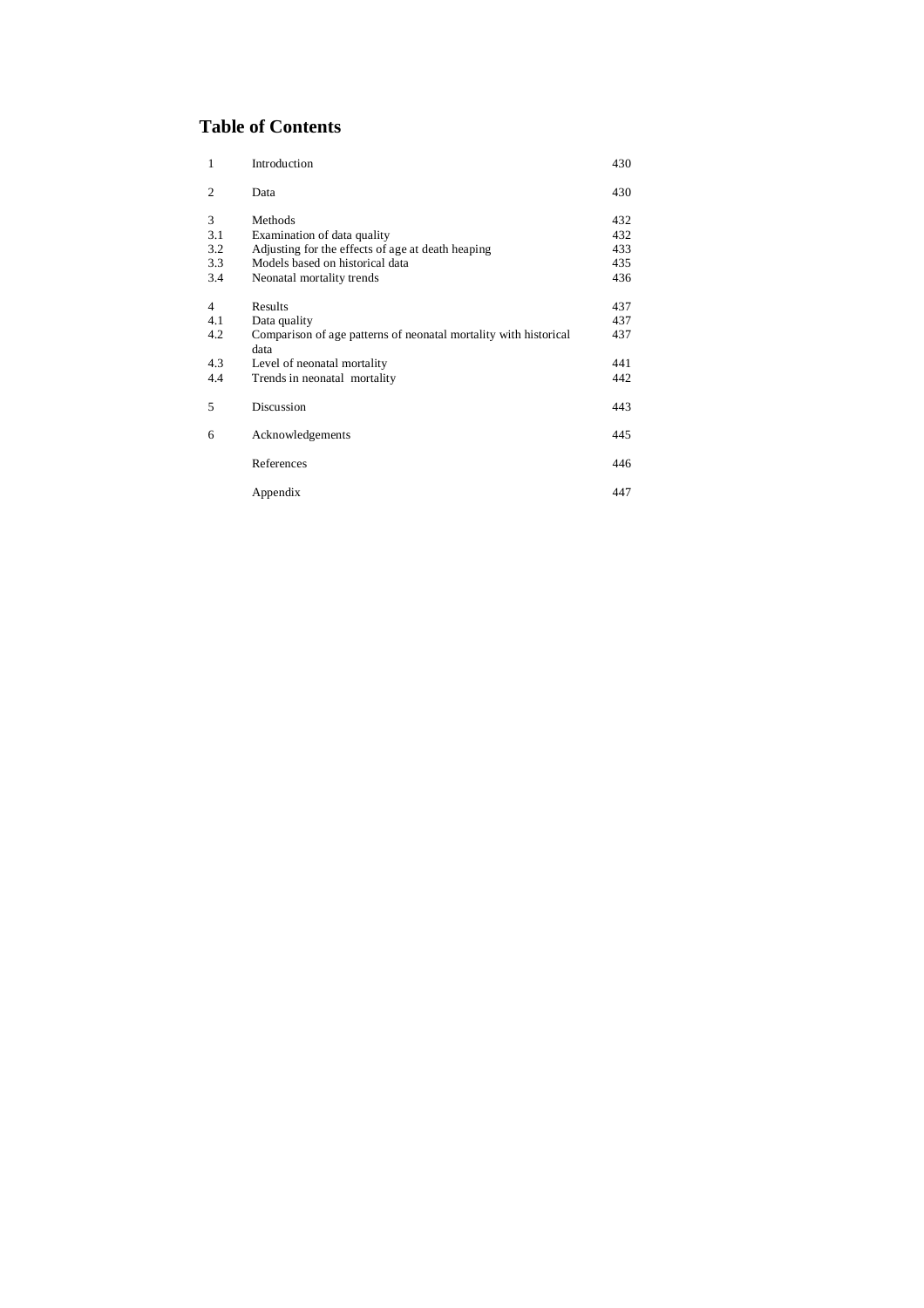# **Neonatal mortality in the developing world**

# **Kenneth Hill 1 Yoonjoung Choi <sup>2</sup>**

## **Abstract**

This paper examines age patterns and trends of early and late neonatal mortality in developing countries, using birth history data from the Demographic and Health Surveys (DHS). Data quality was assessed both by examination of internal consistency and by comparison with historic age patterns of neonatal mortality from England and Wales. The median neonatal mortality rate (NMR) across 108 nationally-representative surveys was 33 per 1000 live births. NMR averaged an annual decline of 1.9 % in the 1980s and 1990s. Declines have been faster for late than for early neonatal mortality and slower in Sub-Saharan Africa than in other regions. Age patterns of neonatal mortality were comparable with those of historical data, indicating no significant underreporting of early neonatal deaths in DHS birth histories.

 <sup>1</sup> Department of Population and Family Health Sciences, Bloomberg School of Public Health, Johns Hopkins University

<sup>&</sup>lt;sup>2</sup> Department of International Health, Bloomberg School of Public Health, Johns Hopkins University

Address for correspondence: Yoonjoung Choi, Department of International Health, Bloomberg School of Public Health, Johns Hopkins University, 615 North Wolfe Street, Baltimore, MD 21205, U.S.A. Email: ychoi@jhsph.edu.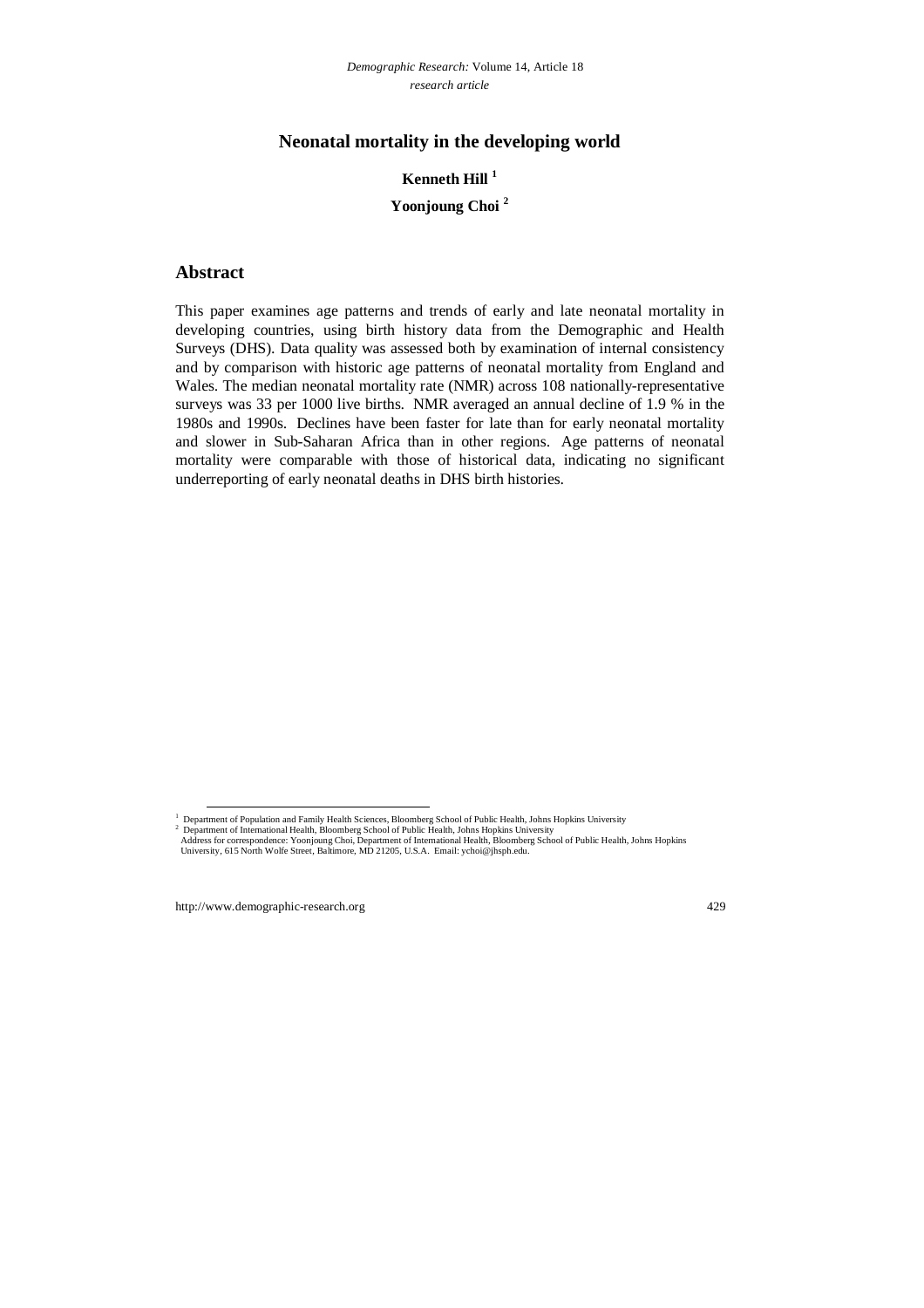# **1. Introduction**

Over one third of the global 10.8 million deaths of children under age 5 in the year 2000 occurred in the neonatal period (Black 2003). Declines in neonatal mortality over the last three decades have been slower than declines in postneonatal or early child (1 to 5 years) mortality. In order to achieve the Millennium Development Goal target of a twothirds reduction in under-five mortality from 1990 to 2015 (United Nations 2001), major reductions are going to be required in neonatal mortality (Lawn 2005). However, few developing countries have vital registration systems that are complete enough to provide accurate estimates of neonatal mortality, or of its early and late components. Causes of death in the neonatal period in the developing world are poorly measured also, though major components are believed to be birth asphyxia, severe infections, complications of prematurity and tetanus (Lawn 2005). The standardized birth histories collected by the Demographic and Health Surveys (DHS), however, conducted in over 58 developing countries over the last two decades, provide information on neonatal deaths by day of age at death. These data could fill the gap in our knowledge of levels, trends and age patterns of neonatal death. However, these data have not been systematically analyzed, primarily because of concerns about data quality, specifically the possible omission from birth histories of children who die in the neonatal period and a tendency to systematically misreport age at death, "heaping" deaths onto age seven days at the expense of neighboring days.

The purpose of this paper is to examine levels, trends and age patterns of neonatal mortality in developing countries. Of particular interest for both substantive and data quality assessment reasons are relations between early neonatal and neonatal mortality and between neonatal and infant mortality, by overall level of infant mortality. Specific aims are: (1) examining DHS data quality by computing indicators of internal consistency and by comparing patterns of early childhood mortality with historical series; and (2) exposing the magnitude of the problem of neonatal mortality by estimating indicators, adjusted for errors in age at death reporting, of early and late neonatal mortality and postneonatal mortality and calculating recent trends in these indicators.

## **2. Data**

Data come from the full birth histories collected from eligible women aged 15 to 49 years in sampled households by Demographic and Health Surveys (DHS). For each live birth, the month and year of the birth are reported. If the child has died, the mother is asked for the age of the child at death: in days for deaths in the first 28 days of life, in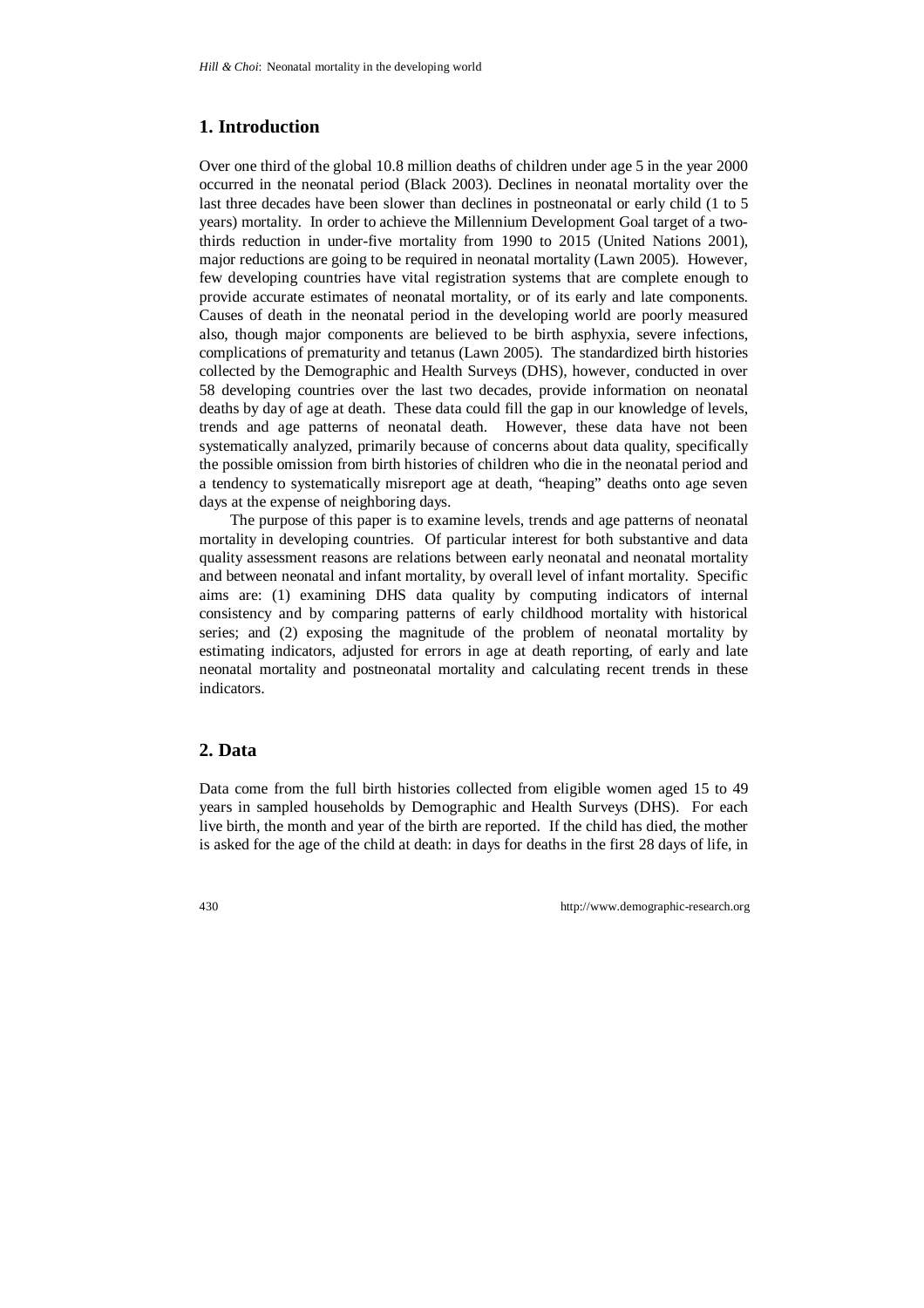months for deaths between 1 and 23 months, and in years for deaths at ages 2 and over. Here we report on patterns of neonatal mortality from 108 DHS's conducted in 58 countries, including 26 countries with only a single survey and 32 countries with multiple surveys. In addition to national surveys, the 1992-93 and 1997-98 National Family Health Surveys of India used samples large enough to support a state-level analysis for most states, so we include a state level analysis for India.

#### **Figure 1: Early neonatal, late neonatal and postneonatal probabilities of dying by year: England and Wales, 1905 to 1997**



We use early childhood mortality data from England and Wales covering the period 1905 to 1997 to compare contemporary patterns of neonatal mortality with historical patterns in a country with good data<sup>4</sup> covering a long time period during which the infant mortality rate declined from 132 to 6 per 1000 live births,

-

<sup>4</sup> These data are thought to be of good quality, but are not immune to omission of early neonatal deaths.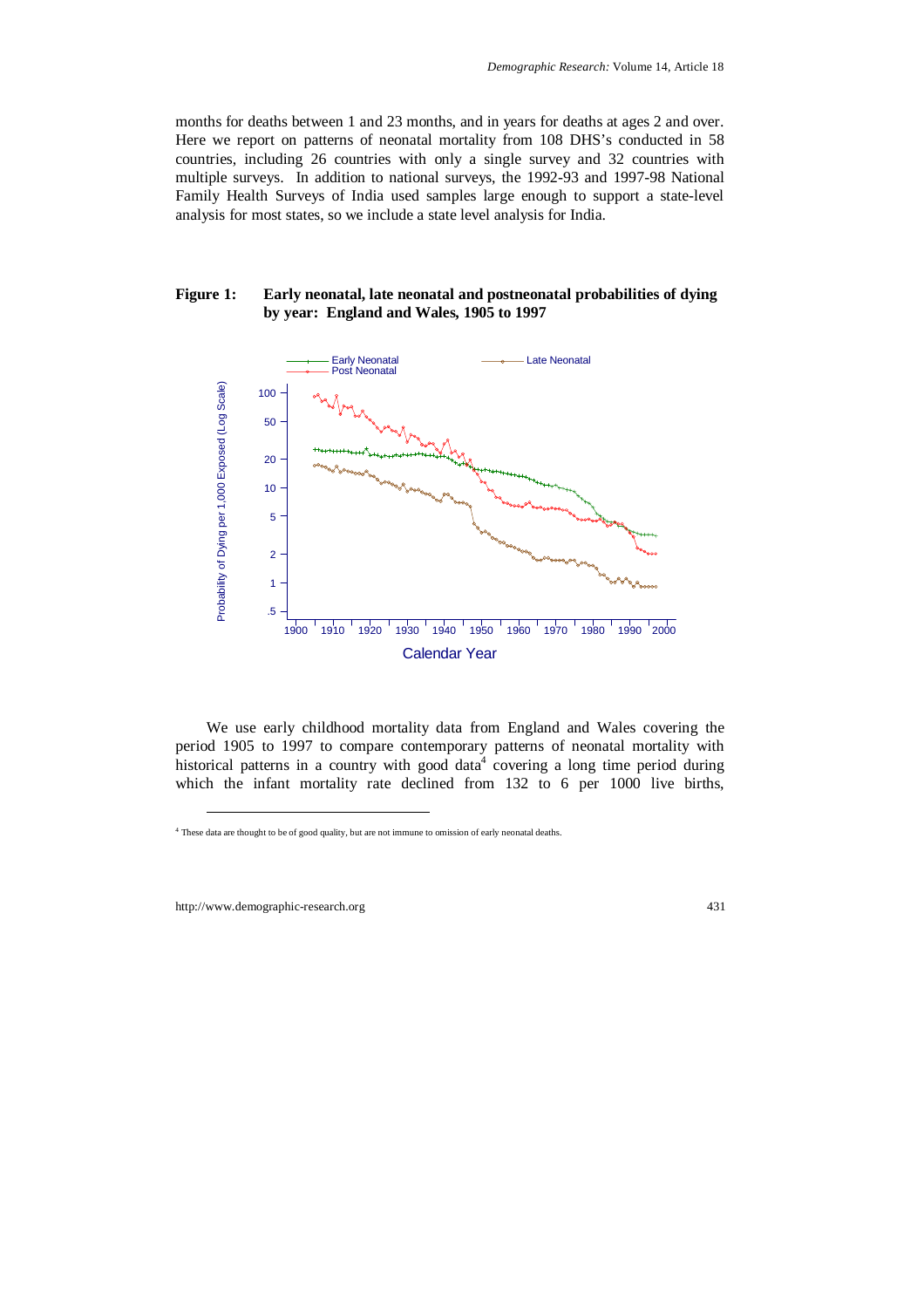encompassing the levels of almost all the contemporary DHS's. Trends of early neonatal (ENMR), late neonatal (LNMR) and postneonatal (PNMR) mortality in England and Wales are illustrated (Figure1). On a logarithmic scale, the sequences for LNMR and PNMR approximately follow parallel straight lines, indicating approximately equal rates of decline. The ENMR, however, shows a very different pattern, with very slow decline to about 1950, somewhat faster decline to about 1975, and then sharply faster decline since 1975.

# **3. Methods**

In this paper, an early neonatal death is any death before seven completed days of life, a neonatal death is any death before 28 completed days and an infant death is any death before first birthday. The measures we calculate here are probabilities of dying: thus the ENMR is the probability of dying by age seven days, the LNMR is the conditional probability of dying between seven and 28 days, and the neonatal mortality rate (NMR) is the probability of dying by age 28 days. The measures are calculated for the birth cohort born between two months and five years before a given survey, and are thus averages over an approximately 5 year period. For some surveys with relatively small samples in low mortality settings, the numbers of deaths reported over a 5 year period are small. In general, we have restricted analysis to countries with at least 30 neonatal deaths in the reference period. We have categorized countries by WHO regions (subdivided in the case of Africa, and combined in the case of South-East Asia and the Western Pacific; see Table A1 for the countries included) to explore differences in patterns by area.

### **3.1 Examination of data quality**

As noted in the Introduction, we anticipate two types of data error that may have a major impact on measures of early neonatal and overall neonatal mortality: omission of live births that die in the first few days of life; and "heaping" on age at death 7 days (which in the case of a death at less than 7 days removes a death from the early neonatal category and adds it to the late neonatal category). Substantial omission might be evident from implausibly low ratios of early to late neonatal mortality risks, whereas "heaping" will be evident from an examination of the distribution of neonatal deaths by day of death. To quantify the magnitude of the preference for using certain digits to report age at death we have calculated a simple "heaping index," the number of deaths at seven days divided by one-fifth of the deaths at ages 5 to 9 days. Table 1 shows that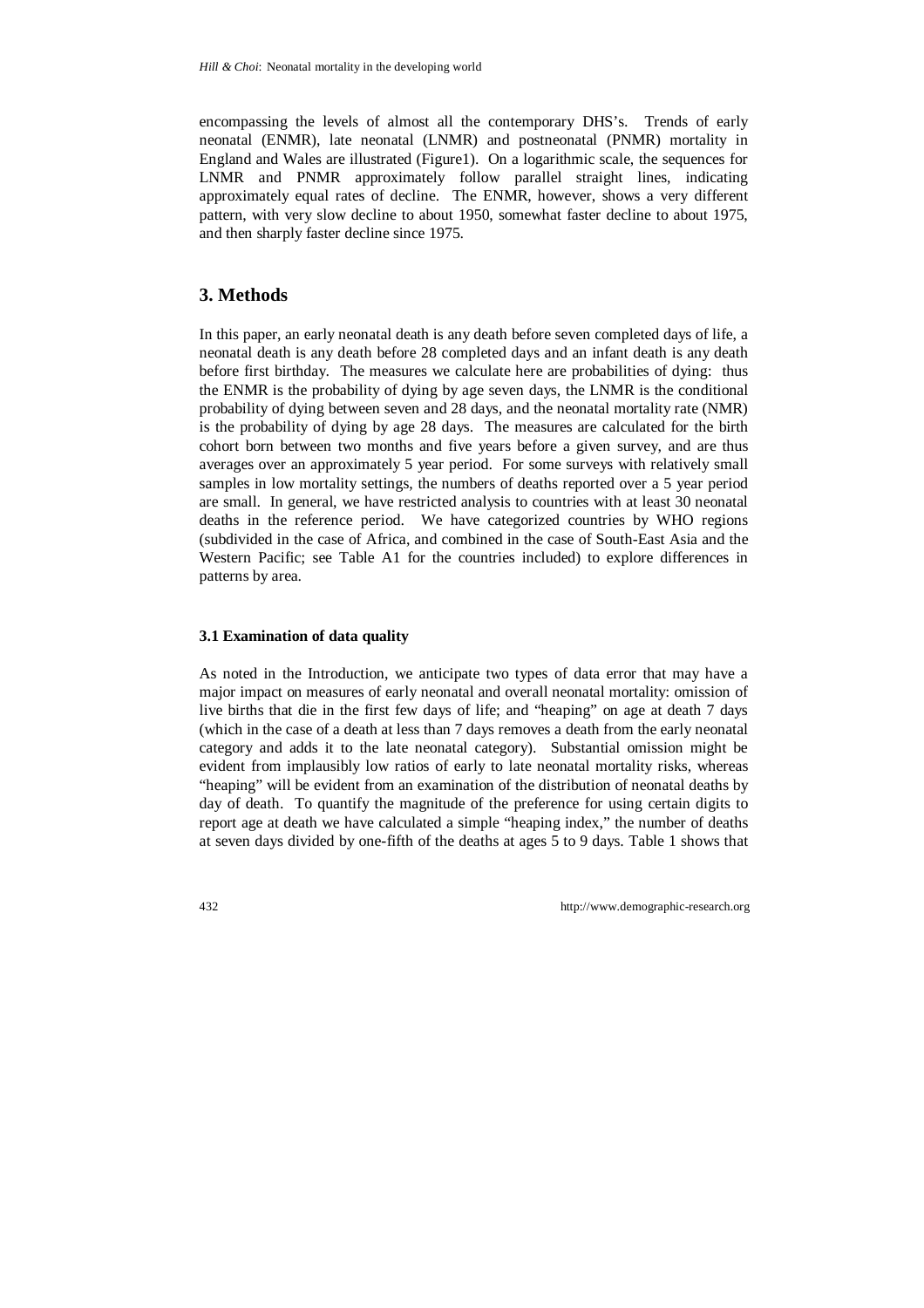the "heaping index," which should fall somewhere close to 1.0 in the absence of error if the number of deaths by day is a linear function, exceeds 1.5 in 79 out of 106 surveys. Similar calculations cannot be made for the next age of interest, 28 days, because the unit used in DHS surveys to report age at death changes at this point from days to months.

| Region                    | Heaping Index  |             |                |             |       |                 |  |  |
|---------------------------|----------------|-------------|----------------|-------------|-------|-----------------|--|--|
|                           | < 0.5          | $0.5 - 1.5$ | $1.5 - 2.5$    | $2.5 - 3.5$ | > 3.5 | Total           |  |  |
| Africa, East & South      | $\Omega$       |             |                | 17          | 7     | 26              |  |  |
| Africa, Central & West    | $\Omega$       | 9           | 14             | 2           |       | 26              |  |  |
| Latin America             | 3              | 6           | 13             | 3           | 0     | 25 <sup>a</sup> |  |  |
| N. Africa & Middle East   | $\mathbf 0$    | 0           | 2              | 6           |       | 9               |  |  |
| Europe                    | $\overline{2}$ | 1           | $\overline{2}$ | $\Omega$    |       | 6 <sup>a</sup>  |  |  |
| South-East Asia & Western | $\Omega$       | 5           | 5              | 4           | 0     | 14              |  |  |
|                           |                |             |                |             |       |                 |  |  |
| Total                     | 5              | 22          | 37             | 32          | 10    | 106             |  |  |

#### **Table 1: Numbers of surveys by index of heaping on seven days by WHO region**

<sup>a</sup> One survey from the Americas (Dominican Republic 1999) and one from Central Asia (Kazakhstan 1995) were excluded from this table because the number of (sample-weighted) neonatal deaths was less than 30

#### **3.2 Adjusting for the effects of age at death heaping**

The substantial heaping of deaths at seven days in many DHS's and evident from the "heaping index" shifts early neonatal deaths into the late neonatal category, biasing the ENMR downwards and the LNMR upwards. Table A2 presents reported number of deaths by day and month for selected surveys.

Our approach to redistributing deaths from 7 days to surrounding ages at death was to assume that the number of deaths by day declines exponentially between exact ages 5 days and 10 days, and to fit such a function to cumulated deaths up to exactly five days  $(D(5))$  and 10 days  $(D(10))$ . There is no straightforward way to fit the exponential distribution function to cumulated deaths. However, simulations using models with a range of rates of decline in numbers of deaths by day indicated that the ratio of  $D(7)$ , deaths up to seven days, to  $D(10)$  can be estimated (for hazards within a plausible range) from the ratio of  $D(5)$  to  $D(10)$  from the following regression equation: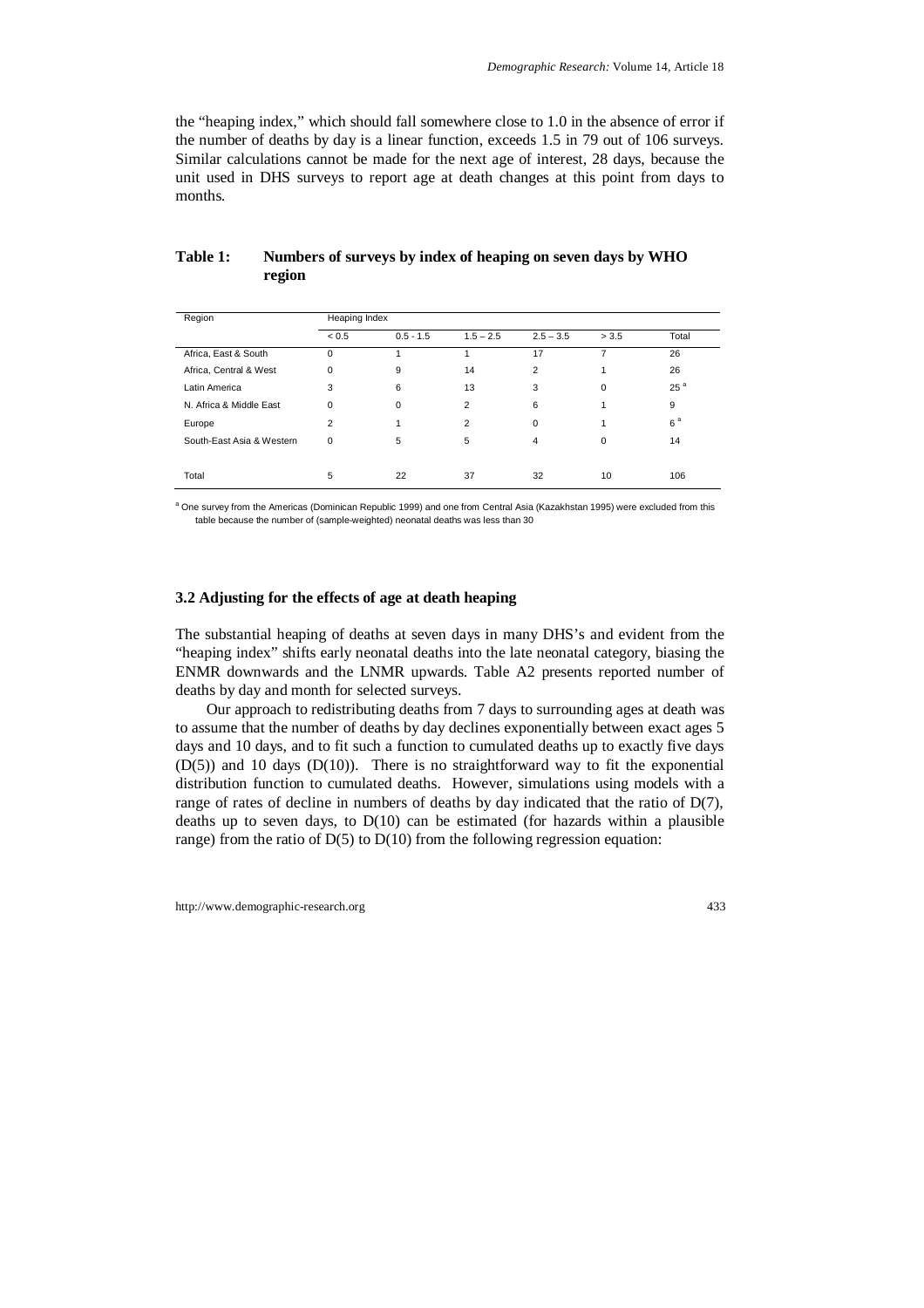$$
D(7)/D(10) = 0.1359 + 1.3786{D(5)/D(10)} - 0.5084{D(5)/D(10)}^2
$$
 (1)

For each survey, we have estimated  $D^a(7)$ , adjusted deaths by age 7 days, from the observed  $D^{\circ}(5)/D^{\circ}(10)$  using this expression<sup>5</sup>.

The ratio of  $D^a(7)/D^o(7)$ , where  $D^o(7)$  is observed deaths in the first seven days of life, is plotted against the heaping index in Figure 2. As expected, there is a positive relationship: the larger the heaping index, the larger  $D^a(7)/D^o(7)$ . In what follows, the breakdown between early and late neonatal mortality is based on the adjusted values  $D^a(7)$ .

#### **Figure 2: Early neonatal, late neonatal and postneonatal probabilities of dying by year: England and Wales, 1905 to 1997**



<sup>&</sup>lt;sup>5</sup> We further conducted a sensitivity analysis by comparing  $D^{\alpha}(7)$  based on a wider range of fitting, cumulated deaths up to exactly three days (D(3)) and 12 days (D(12)), using a equation:  $D(7)/D(12) = 0.227 + 1.672\{D(3)/D(12)\} - 0.926\{D(3)/D(12)\}^{\wedge}2$ . With the wider fitting range ENMR increased by 2.7 % and LNMR decreased by 7.0 % on average. However there was no significant association between a difference in estimated rates and heaping on day 7 or neonatal mortality rate (Figure A1).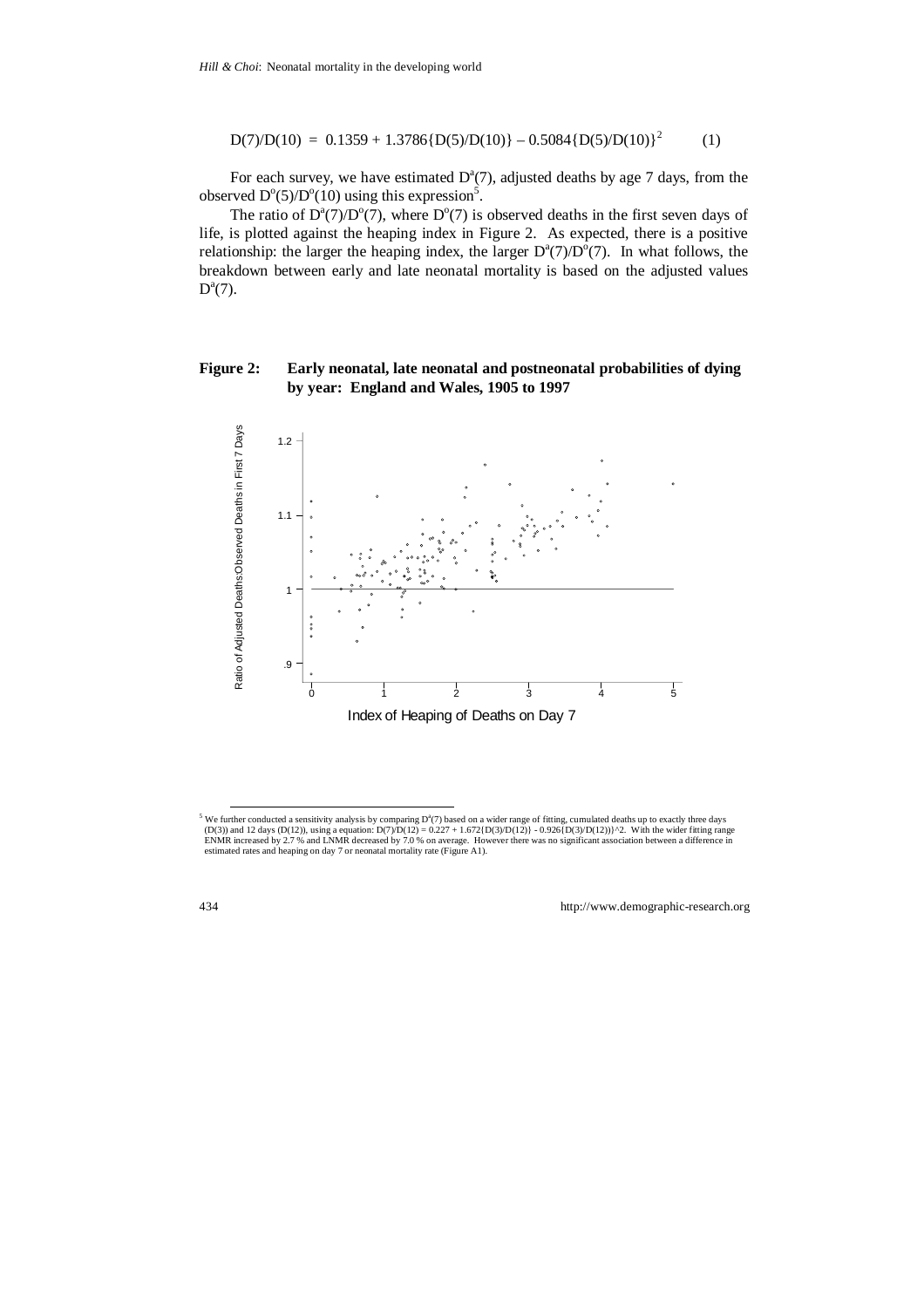#### **3.3 Models based on historical data**

To provide a basis for comparison of the DHS measures, in order to identify possible omission of early neonatal deaths, we modeled historic age patterns of early child mortality from England and Wales from the early  $20<sup>th</sup>$  century (when infant mortality in England and Wales was as high as that observed in any DHS) on the level of infant mortality rate (IMR). We examined the relationship with IMR of the ratio of ENMR to NMR (Figure 3) and the ratio of NMR to IMR (Figure 4) on a logarithmic scale. At levels of IMR above 20 per 1000 live births, there is an almost perfect linear relationship between each of these ratios and the log of the infant mortality rate. Since all the DHS populations have IMR's over 20, we use these relationships to assess the plausibility of patterns reported in developing country surveys. The patterns can also be used to break down an estimate of IMR into early neonatal, late neonatal and postneonatal components for countries that lack suitable birth histories for direct measurement.

### **Figure 3: Ratio of early neonatal to neonatal probability of dying by level of infant mortality rate (log scale): England and Wales, 1905 to 1997**



The straight line shows fitted values from the regression.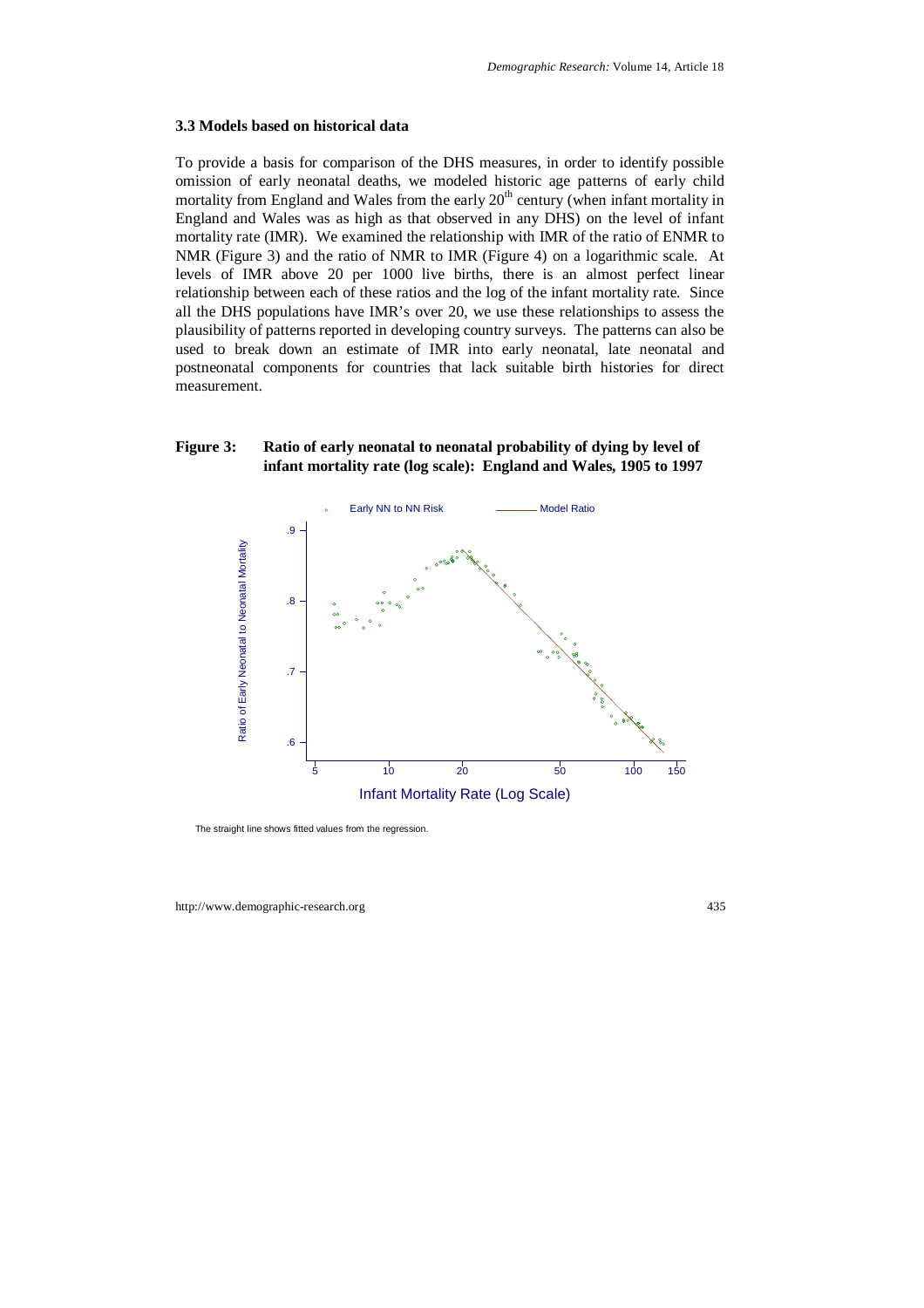### **Figure 4: Ratio of neonatal to infant probabilities of dying by infant mortality rate (log scale): England and Wales, 1905 to 1997**



The straight line shows fitted values from the regression.

#### **3.4 Neonatal mortality trends**

Trends in neonatal mortality are examined for the 31 countries with multiple surveys. Average trends for each region have been estimated by regressing the natural logarithms of "heaping"-adjusted ENMR, LNMR and NMR on the mid-point of the time period (2 months to 5 years before the survey) to which each estimate refers using a country fixed effects model. The coefficient on time period is interpreted as the average annual rate of change of the indicator across the countries covered, controlling for unobserved but invariant country characteristics.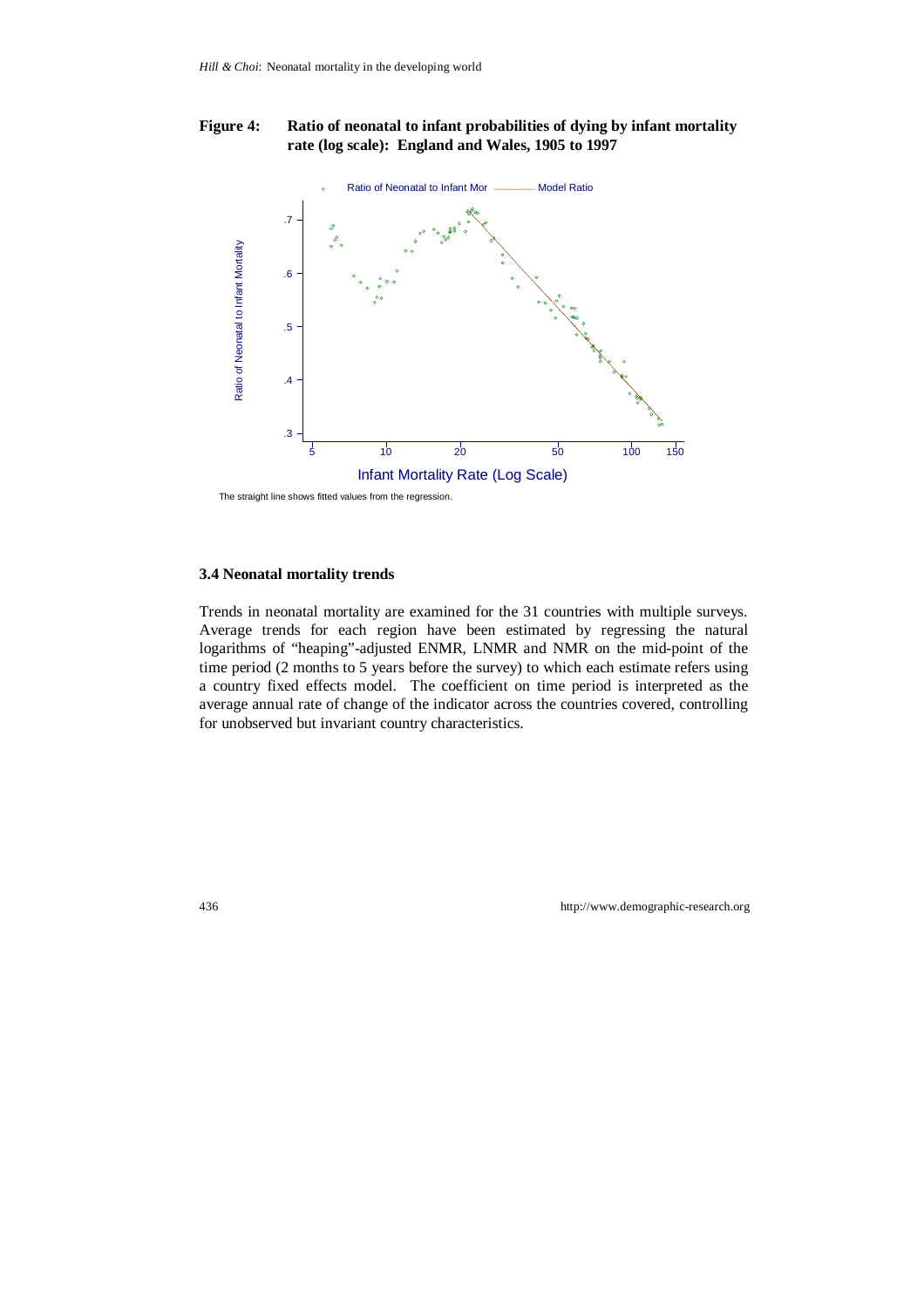## **4. Results**

### **4.1 Data quality**

Table 1 showed the heaping indices summarized by WHO regions. In the absence of error, this index would be close to 1.0. For example, assuming an exponential rate of decline of numbers of deaths by day of 0.2, such that the number of deaths on day 9 would be less than half the number on day 5, the ratio would be 0.96. For a typical DHS with a sample of 10,000 households, a crude birth rate of 30 per 1,000 and a mortality rate between day 5 and day 10 of 20 per 1,000 survivors to age 5, the 95% confidence intervals around the ratio would be approximately  $\pm$  0.3, making values outside the range 0.66 to 1.26 unlikely to be the result of chance. In 40 % of the surveys, however, the index exceeds 2.5, implying that one-half or more of all deaths between five and nine days are reported at seven days. Reporting quality varies by region, being worst in South-East Africa (92 %  $> 2.5$ ) and the Middle East (78 %  $>$ 2.5). Digital preference is quite modest in the Indian surveys, with the heaping index never exceeding 2.5, and there is no strong evidence of a difference between two broad regions, North and East versus South and West, of the country<sup>6</sup>.

#### **4.2 Comparison of age patterns of neonatal mortality with historical data**

Ratios of "heaping-adjusted" ENMR to LNMR are plotted against log(IMR) (Figure 5). The points for Asia, North Africa, and Latin America and the Caribbean are broadly scattered around the historic model line based on the historical series for England and Wales. Points for both Eastern and Southern Africa and Central and West Africa, on the other hand, are almost all above the model line – indicating higher early neonatal than late neonatal mortality relative to the model – and show no apparent trend in the relationship as IMR changes. These results do not suggest substantial omission of early neonatal deaths relative to later deaths, even in the highest mortality settings, but the lack of pattern for South-East Africa and Central-West Africa may be explained by substantial random error in the reporting of age at death in days in these regions.

 <sup>6</sup> The states included in northern and eastern region are: Arunachel Pradesh, Assam, Bihar, Chattisgarh, Delhi, Haryana, Himachel Pradesh, Jammu and Kashmir, Jharkhand, Manipur, Meghalaya, Mizoram, Nagaland, Orissa, Punjab, Rajasthan, Sikkim, Tripura, Uttar Pradesh, and West Bengal. States included in West and South region are Andhra Pradesh, Goa, Gujarat, Karnataka, Kerala, Madhya Pradesh, Maharashtra, and Tamil Nadu.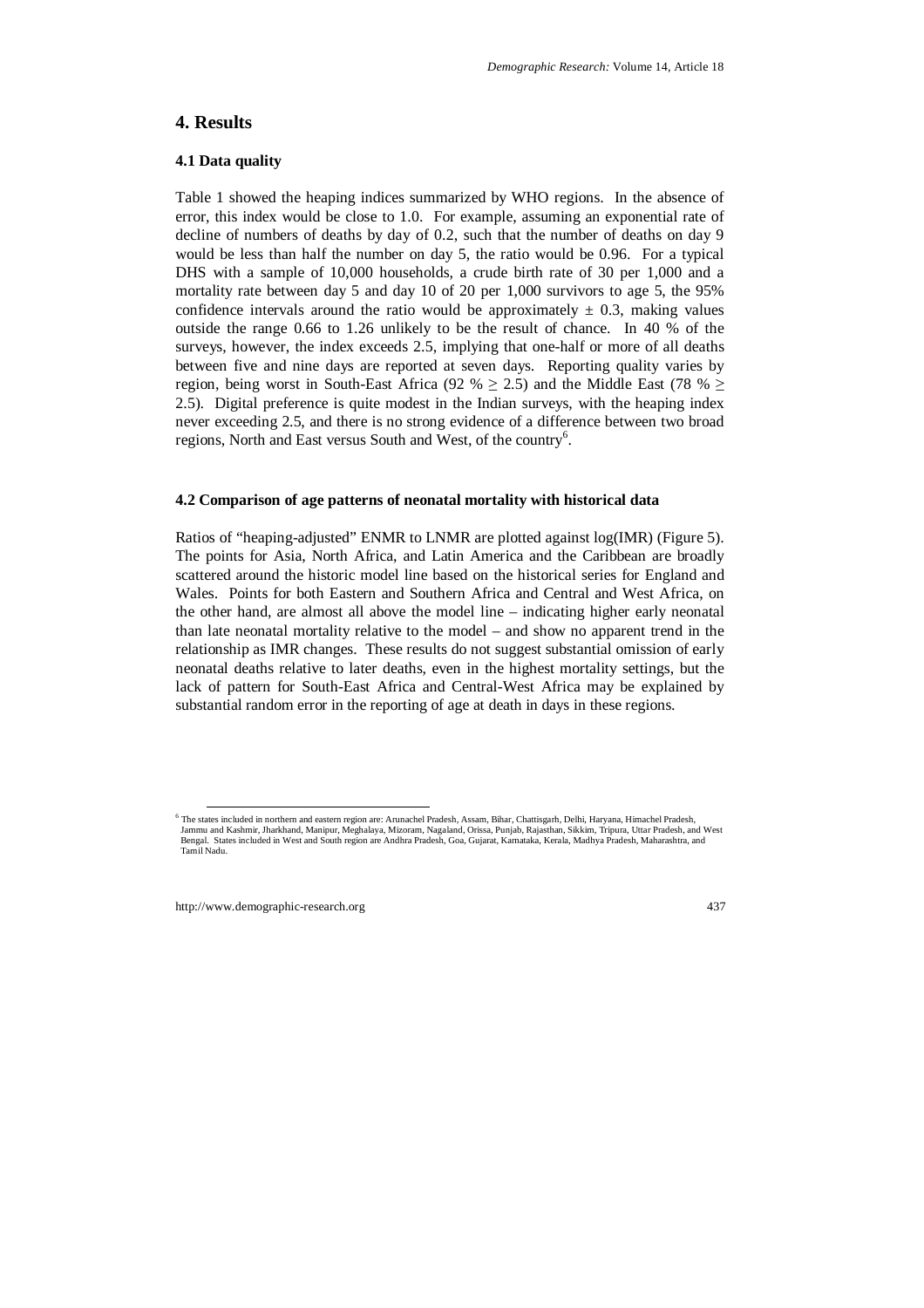### **Figure 5: Ratio of adjusted early neonatal to late neonatal mortality by level of infant mortality rate: DHS Country Surveys (N=106)**



The straight line is the England and Wales model relationship.

Ratios of NMR to IMR are plotted against log(IMR) (Figure 6). Once again, the points for surveys in Asia, North Africa, and Latin America and the Caribbean follow the historic model's general pattern, whereas the points for surveys in Central-West Africa show no clear relationship to IMR, and are all very close to or above the model relationship. What is different from the early to late neonatal mortality comparison in Figure 5, however, is the pattern for South-East Africa: the relation of neonatal to infant mortality is scattered around the model line, and does show a relationship with level of IMR. Once again, the analysis does not suggest widespread omission of neonatal deaths relative to later deaths, but does suggest the possibility of large random error in reporting age at death in surveys conducted in Central-West Africa.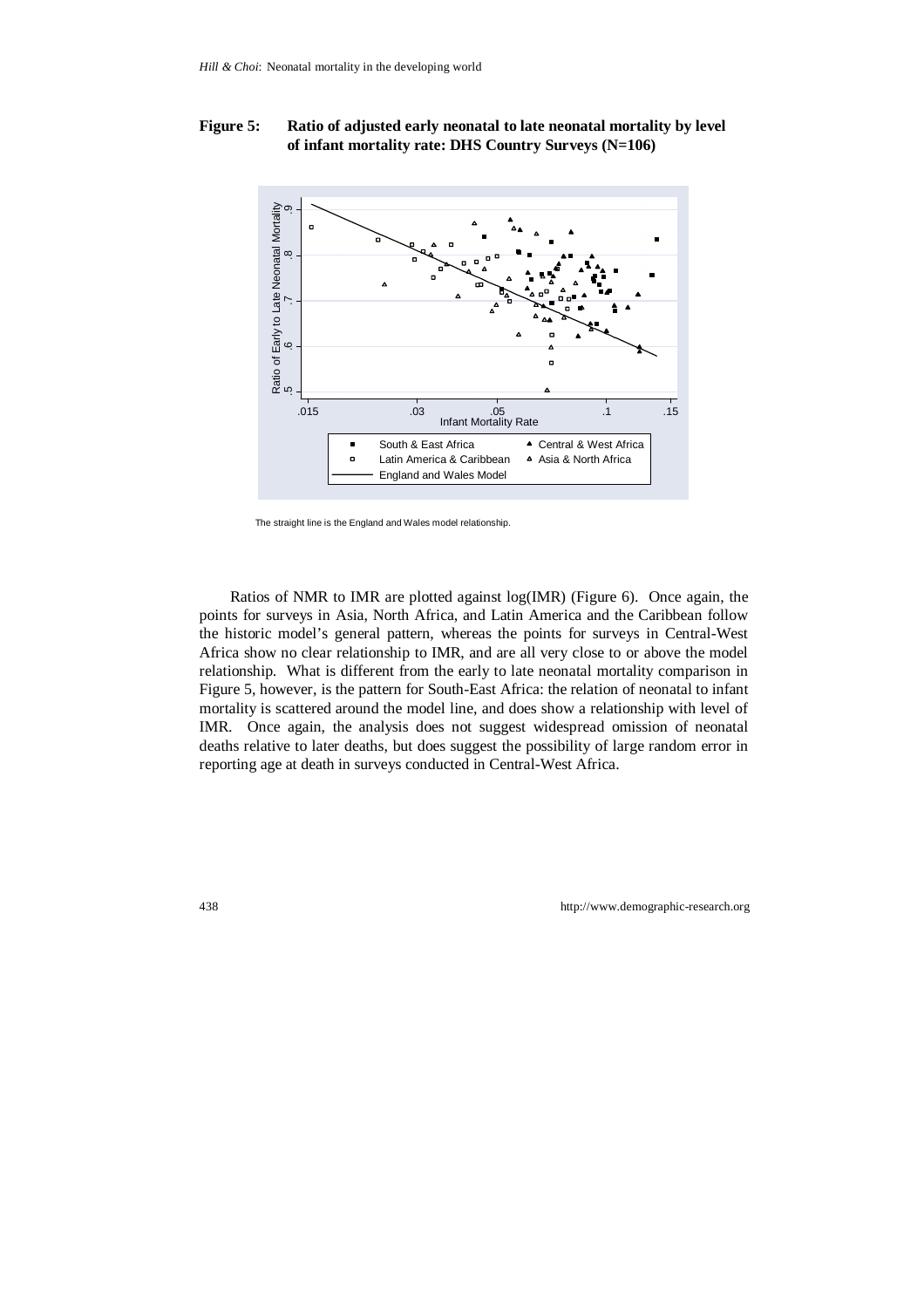### **Figure 6: Ratio of neonatal to infant mortality by level of infant mortality rate: DHS Country Surveys (N=106)**



The straight line is the England and Wales model relationship.

The same exercise is repeated for  $14$  Indian states<sup>7</sup>. The ratios of ENMR to LNMR are scattered widely around the historic model without apparent regional pattern (Figure 7). The relation between neonatal and infant mortality (Figure 8), however, seems to indicate different patterns in the two groups of states. The southern and western states broadly parallel the model pattern, but at a higher level of neonatal relative to infant mortality. The northern and western states, on the other hand, are at a higher level of neonatal relative to infant mortality than the southern and western states but show a less clear negative relationship with the IMR.

-

<sup>7</sup> Only states with 30 or more sample-weighted neonatal deaths were included.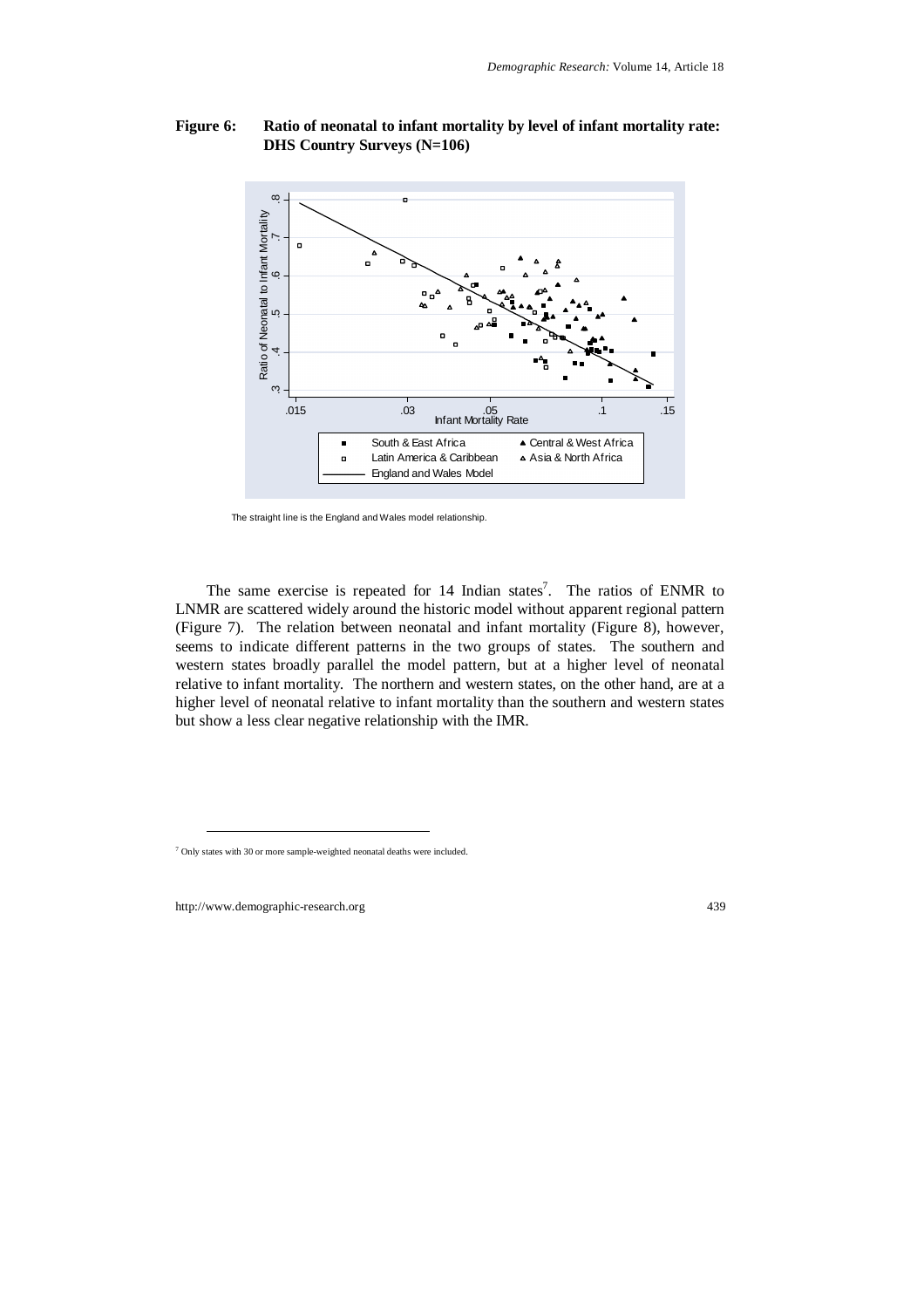### **Figure 7: Ratio of adjusted early neonatal to late neonatal mortality by level of infant mortality rate: India NFHS State Surveys (N=28)**



The straight line is the England and Wales model relationship.

### **Figure 8: Ratio of neonatal to infant mortality by level of infant mortality rate: India NFHS State Surveys (N=28)**



The straight line is the England and Wales model relationship.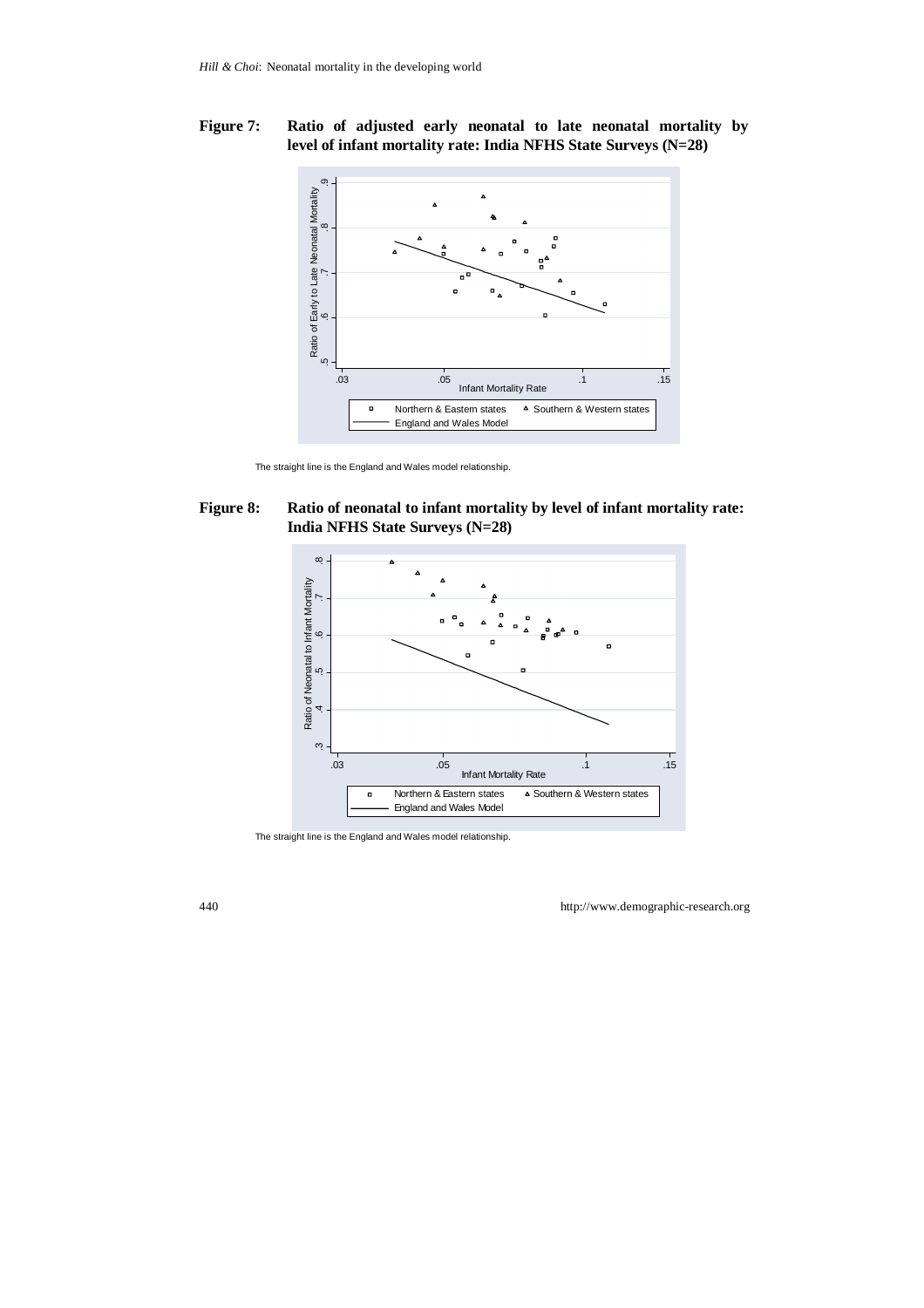#### **4.3 Level of neonatal mortality**

Across 106 national DHS surveys, the NMR varies from 10 to 62 per 1000 live births, with a median value of 33. By region, the median value is highest in Central and Western Africa (41), followed by Eastern and Southern Africa (36) and Middle East-North Africa (33), and lowest in Latin America and the Caribbean (24). ENMR averages 24 per 1000 live births, ranging from 9 to 45, and LNMR averages 9 per 1000 survivors to 7 days, ranging from 1 to 20.

Table A1 shows the estimates of ENMR, LNMR and NMR for each survey included in the analysis.

Figure 9 summarizes the estimates of NMR by region in a boxplot showing both the median value for the region and the range of country estimates. Central and West Africa has the highest average NMR (mean  $= 41$ , median  $= 41$ ) and Latin America and the Caribbean the lowest (mean  $= 25$ , median  $= 24$ ), closely followed by Central and West Asia (mean  $= 27$ , median  $= 27$ , and the narrowest range). Average NMRs for the remaining regions are all in the 30s, ranging from a median of 30 in South and South-East Asia and the Western Pacific (mean  $=$  32) to 36 in South and East Africa (mean  $=$ 35).



#### **Figure 9: Neonatal mortality rates by WHO region**

(Total N=106)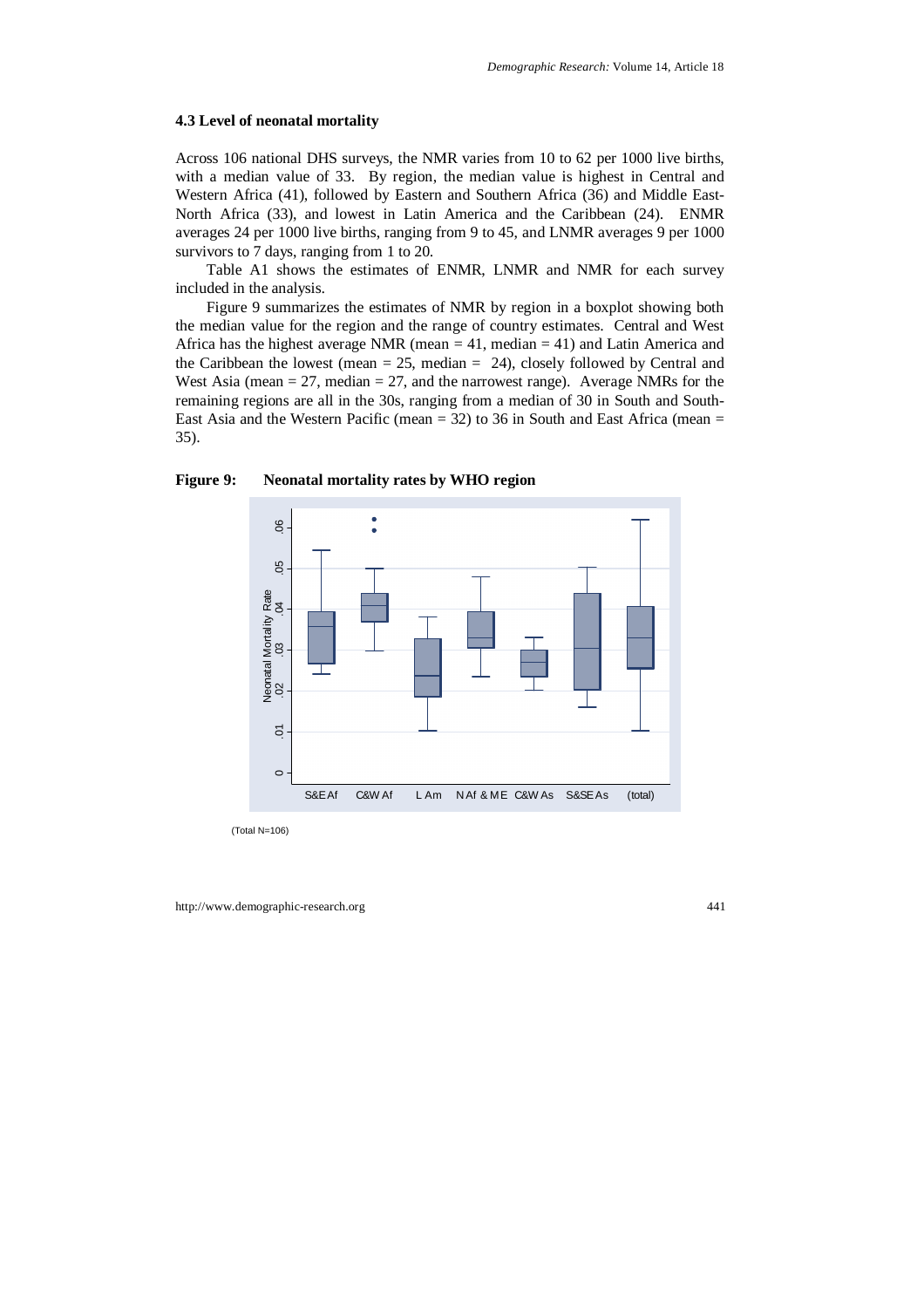#### **4.4 Trends in neonatal mortality**

Table 2 shows the average annual rates of change across all countries and by region. Across all 31 countries with two or more surveys (a total of 80 surveys), from the late 1980s to the early 2000s, NMR averaged a significant decline of 1.9 % per year. By region, South and East Africa, Central and West Africa and South and South-East Asia and the Western Pacific show slight but non-significant declines. Latin America and the Caribbean and North Africa and the Middle East showed significant annual declines in excess of 3 % per annum. Declines in LNMR are faster than declines in ENMR both overall and in all regions, though the declines in LNMR are not significant in either of the two sub-Saharan African regions. The only regions to show significant declines in ENMR are Latin America and the Caribbean and North Africa and the Middle East. Declines in NMR are generally smaller than the declines in IMR estimated elsewhere, except in the two sub-Saharan African regions. The slower rates of decline of IMR than NMR in sub-Saharan Africa may represent the effects of the HIV epidemic (Black 2003).

#### **Table 2: Annual rate of change (%) in neonatal mortality and its components by region**

| Region                                        | Number of<br>Countries | Number of<br>Surveys | Early<br>Neonatal | Late<br>Neonatal    | Neonatal<br>Mortality | Infant<br>Mortality |
|-----------------------------------------------|------------------------|----------------------|-------------------|---------------------|-----------------------|---------------------|
|                                               |                        |                      | Mortality         | Mortality           |                       | Rate                |
| <b>All Countries</b>                          | 31                     | 80                   | $-1.2*$           | $-4.1***$           | $-1.9**$              | $-2.1***$           |
| Africa. East & South                          | 8                      | 20                   | 0.0               | $-1.3$              | $-0.3$                | 0.6                 |
| Africa, Central & West                        | 9                      | 20                   | $-0.1$            | $-2.0$              | $-0.5$                | $-0.2$              |
| Latin America                                 | 6                      | 20                   | $-2.5*$           | $-4.5^{+}$          | $-3.0*$               | $-3.7*$             |
| N. Africa & Middle<br>East                    | $\overline{c}$         | 5                    | $-2.9*$           | $-7.7*$             | $-4.3**$              | $-5.1$ <sup>+</sup> |
| Eastern Europe &<br>Central Asia <sup>§</sup> | $\mathbf{1}$           | 2                    | 1.3               | $-13.8$             | $-1.7$                | $-4.3$              |
| South-East Asia &<br><b>Western Pacific</b>   | 5                      | 12                   | 0.7               | $-7.5***$           | $-2.1$                | $-3.2*$             |
| North and East India<br>(States)              | 8                      | 16                   | $-0.7$            | $-4.1$ <sup>+</sup> | $-1.8$                | $-2.8^{+}$          |
| South and West India<br>(States)              | 6                      | 12                   | $-1.9$            | $-0.9$              | $-1.8^{+}$            | $-2.2*$             |

Significance levels: \*\* P<0.01 \* P <0.05 \* P<0.10<br>§ Turkey is the only country with multiple surveys in this region that meet inclusion criteria (sample-weighted neonatal deaths ≥30). Annual rates of change are simply calculated based on two the surveys.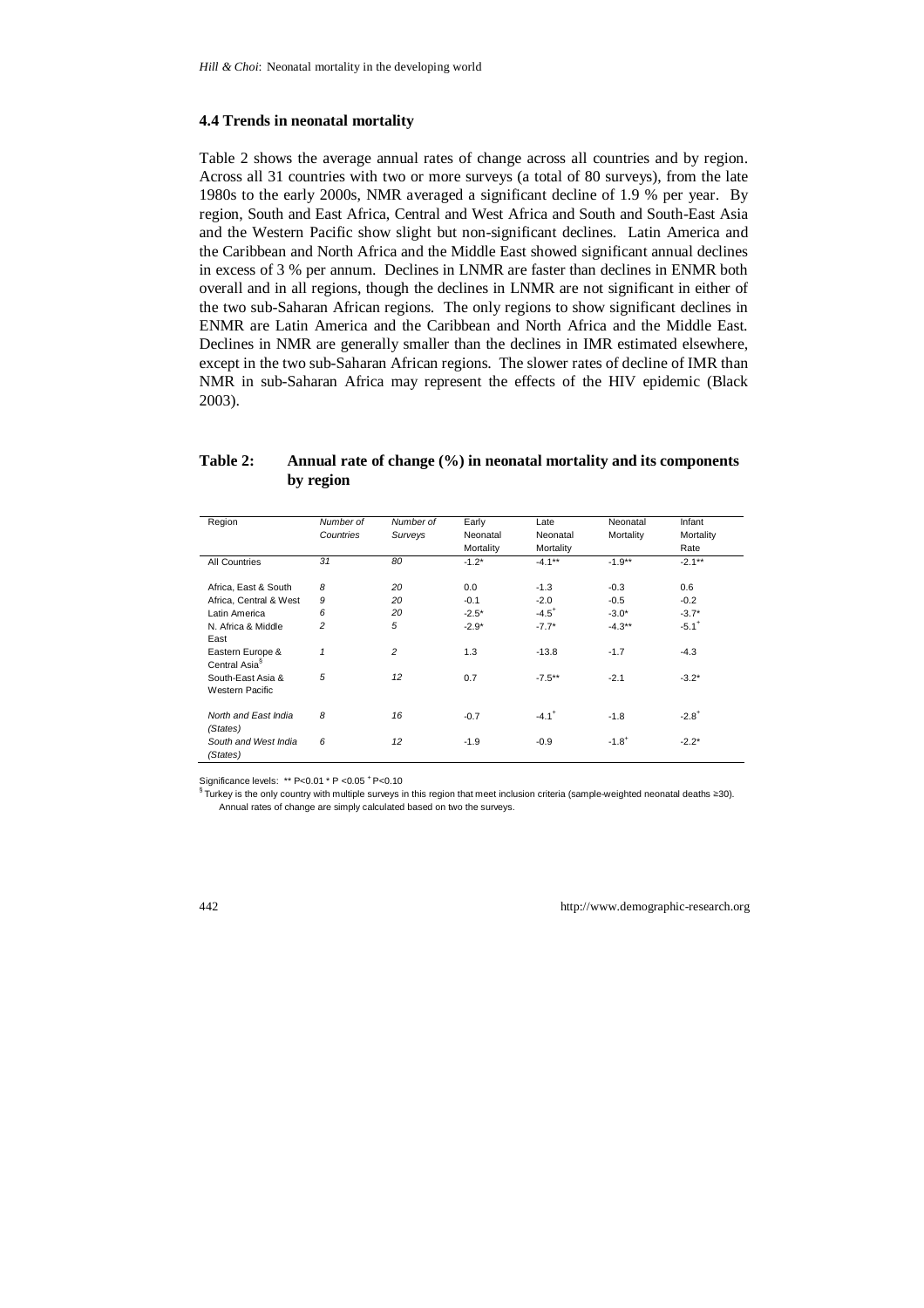In India, both regions show declines in NMR, though the decline is only significant in the southern and western states. The northern and eastern states show a very rapid and marginally significant decline in LNMR, but little decline in ENMR, whereas the southern and western states show a larger though non-significant decline in ENMR and a smaller decline in LNMR. Both groups of states show significant reductions in IMR, at faster rates than the declines in NMR.

### **5. Discussion**

Millennium Development Goal 4, to reduce child mortality, sets a target of reducing the under-5 mortlaity rate (U5MR, the probability of dying by age 5 per 1,000 live births) by two-thirds by the year 2015 from a base line in 1990. This target requires that U5MR decline on average by 4.4 percent per annum. The World Health Organization estimates that 38 percent of all under-5 deaths occur in the neonatal period (World Health Organization 2005). Achieving the MDG-4 target will clearly require major progress on reducing neonatal mortality. If the average rate of decline of neonatal mortality estimated above of 1.9 percent per annum is maintained, mortality between the ages of one month and five years will have to fall at about 6.5 percent per annum, a tall order.

Despite using exponential smoothing to adjust for effects of age heaping, data problems remain. First, the DHS birth histories exclude stillbirths<sup>8</sup>. It is possible that very early neonatal deaths may not be reported in the birth history. Such an error, however, is hard to detect unless it is so pronounced as to result in fewer deaths reported in the first day or two of life than in say the period from 2 days to 4 days. Further analysis of the reporting of stillbirths in pregnancy histories, and the possible misreporting of early neonatal deaths as stillbirths, is required.

Second is the issue of selection bias. Since only surviving women are interviewed, deaths of children of mothers who have died will not be reported. A positive correlation between death of the child and death of the mother will result in underestimates of child mortality risks. This is of greatest concern in countries severely affected by HIV. However, a comparison for Zimbabwe of estimates for the 3 years before the 1994 survey with those for the same time period from the 1999 survey suggests that the error is not great. A recent modeling exercise also indicates that the effect of survivor bias on reports of neonatal mortality for the recent past should be negligible (Artzrouni 2003).

<sup>&</sup>lt;sup>8</sup> In many recent surveys, a reproductive calendar collects information about pregnancies: live births and pregnancy losses, covering the period of approximately 5 years before the survey.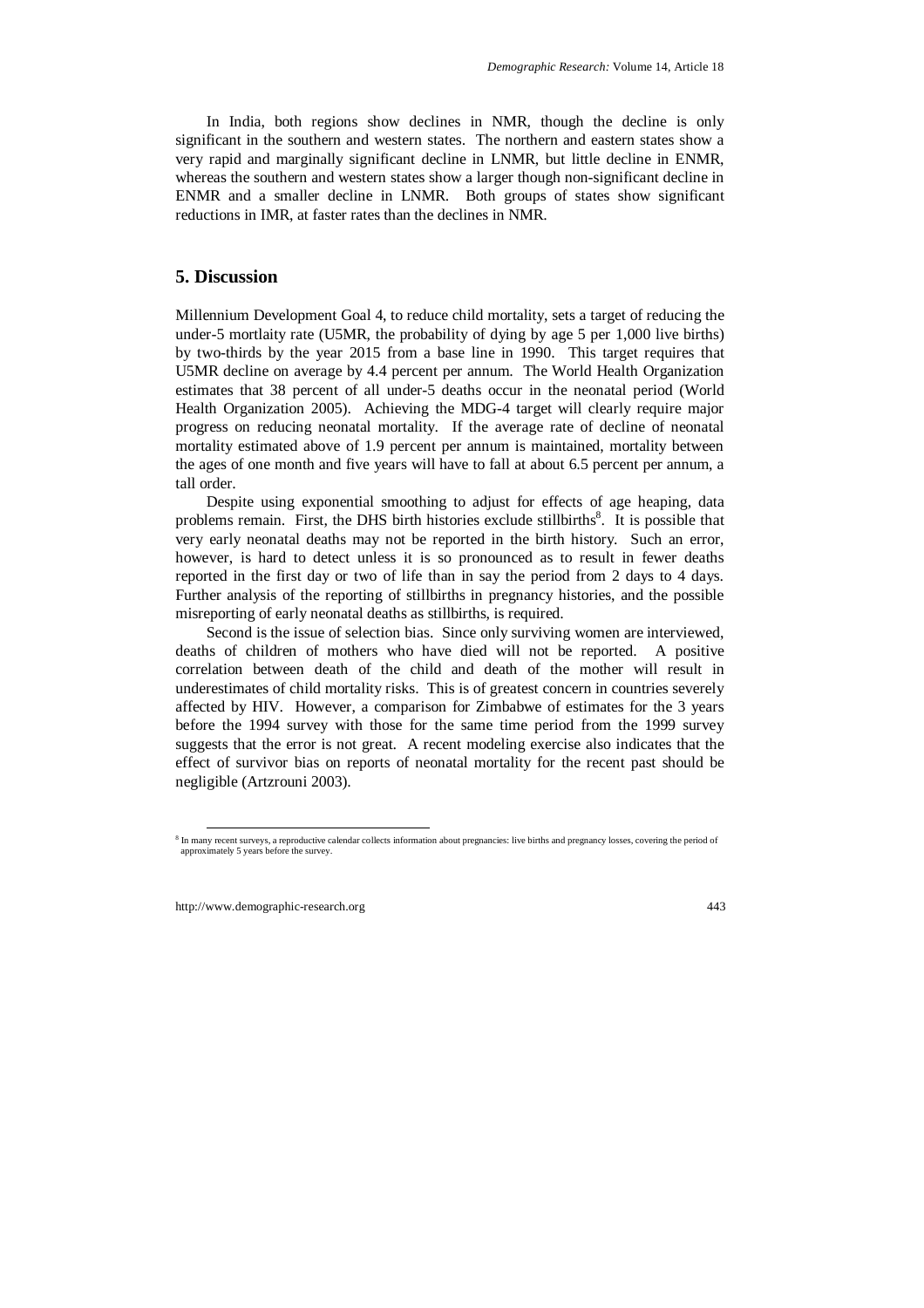Thirdly, retrospective reporting can suffer from recall lapse. In an analysis of data quality in DHS birth histories, omission of early neonatal deaths in the more distant periods was noted (Curtis 1995). Although in this study we only used information about births in 5 years prior to the survey, we have compared the estimates of neonatal mortality from a later survey with estimates from an earlier survey for the same time period, using a subset of countries with multiple surveys. We did not find any systematic pattern of difference between the estimates by recall period.

Lastly, there is a problem of systematic misreporting of dates of birth, shifting births backwards to avoid additional questions about health and use of health services for recent births (Arnold 1990). This error may affect our analysis, though it is not clear whether there is a net effect on mortality estimates.

As an additional data quality check, we compared the level and age pattern of neonatal mortality with measures from high-quality surveillance data. Results from the 1999 Bangladesh DHS were compared with measures from the Matlab Health and Demographic Surveillance System (HDSS). Although the Matlab area is not nationally representative, patterns of early childhood mortality may be similar to those of Bangladesh at large. The NMR for the 5 years before the 1999 DHS is 42.6 per 1000 live births, and the proportion of neonatal mortality that occurs in the early neonatal mortality period is 78.4 %. Comparable measures were estimated from the HDSS; the neonatal mortality rate for 2000 is 38.1 per 1000 and the proportion early neonatal is 77.6 % (ICDDR-B 2002; El Arifeen 2003).

Bang et al. (2002) use data from a study of 13 sites in Maharashtra, India, conducted by the Child Deaths Study and Action Group (CDSAG), to argue that official statistics, including the Sample Registration System and the NFHS, underestimate both neonatal and infant mortality. Our cohort estimate of IMR for the period 1993 to 1998 for Maharashtra is 39, compared to CDSAG's estimate for 1999- 2000 of between 61 and 69 (Bang 2002). However, the ratios of neonatal to infant mortality are similar: 0.75 from CDSAG and 0.80 from the NFHS. Thus CDSAG implies a similar pattern of mortality in the first year of life as the NFHS, but arrives at a very different estimate of IMR. It is difficult to interpret this difference, however, since the 13 study sites were selected purposively rather than at random and did not include any non-slum urban populations; state-level estimates were calculated from weighted strata-specific estimates. Since the sites are not necessarily representative of strata, however, it is not clear what population the final result represents. There are also some questions about data collection procedures used in the studies (informants were paid for reports of death, which could lead to over-reporting). Although we cannot be sure that the NFHS did not under-report infant and child mortality in Maharashtra, we can be reasonably sure that it did not differentially under-report neonatal relative to post-neonatal mortality.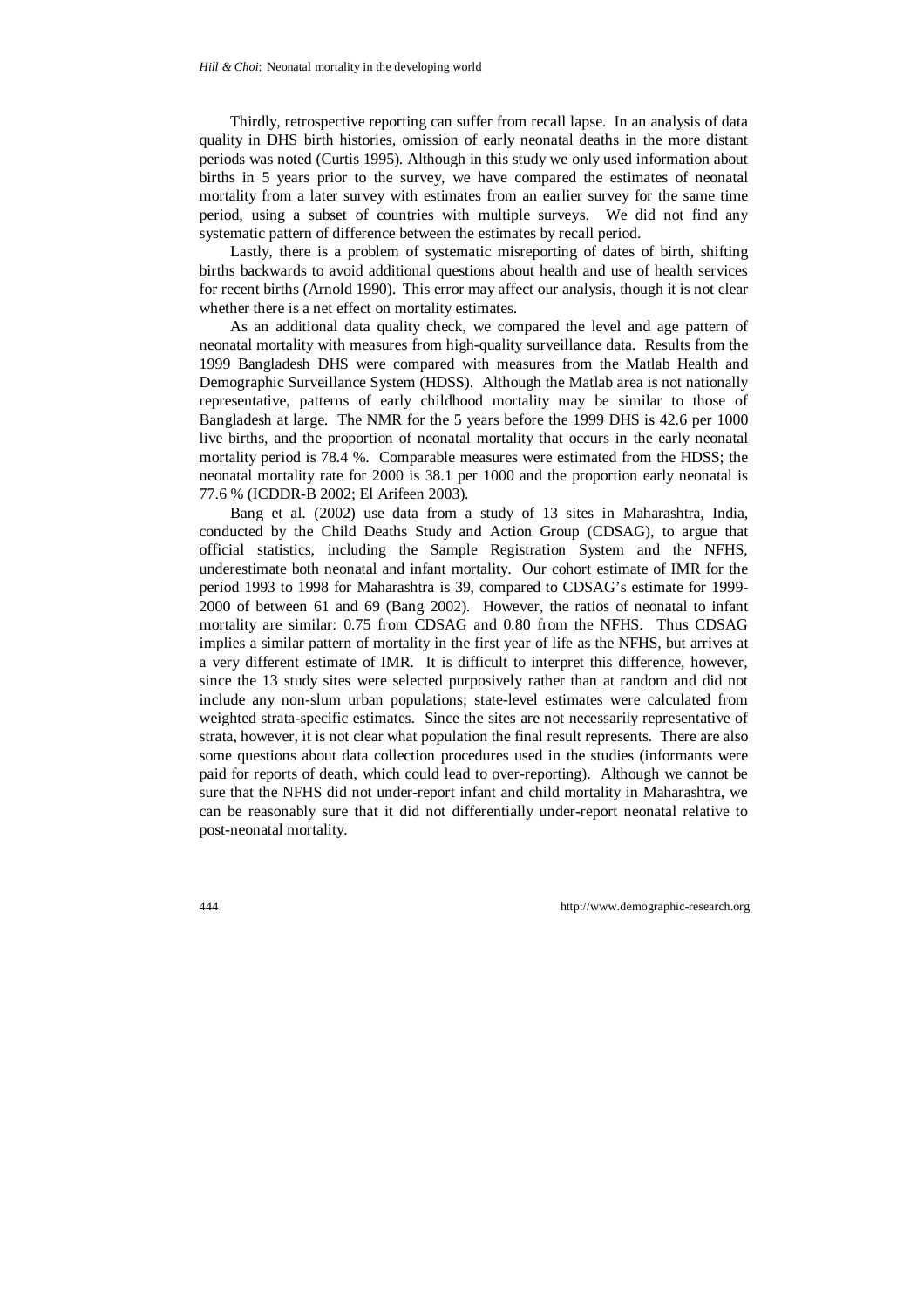This analysis examines data quality of DHS birth histories in two ways: by quantifying the excess reporting of ages at death on seven days; and by comparing recorded age patterns of early childhood mortality with historical patterns from England and Wales. Heaping on seven days is widespread, particularly in Africa and the Middle East. Adjusted early neonatal and late neonatal mortality risks are computed by exponential smoothing of the cumulative death distribution.

Comparisons of these adjusted risks with those observed in England and Wales do not suggest widespread omission from the birth histories of early neonatal deaths relative to late neonatal or postneonatal deaths. On the contrary, the ratios of early to late neonatal deaths and of neonatal to infant deaths are generally higher in the birth histories than in the historical record. Patterns for Africa, the Middle East, and northeastern India do suggest, however, substantial random error in reporting age at death. Patterns for Latin America, South-East Asia and the Pacific conform more closely to the historical record.

Early childhood mortality has been declining in the developing world over the last decade at slightly less than 2% per annum. This is less than half the annual rate of decline required (for all under-5 mortality) to achieve the 2015 target for Millennium Development Goal 4. Broadly mirroring historical patterns of change, declines have been faster for late neonatal mortality than for early neonatal mortality, and for postneonatal mortality than for neonatal mortality. Declines have not been distributed equally among regions. Countries of Latin America and the Caribbean, of North Africa and the Middle East, of South and South-East Asia, and of the Pacific, have seen the fastest declines. Declines in sub-Saharan Africa have been slower, particularly in the early neonatal period.

# **6. Acknowledgements**

This research was supported by a grant from the World Health Organization and conducted for the Child Health Epidemiology Reference Group. We received helpful comments on an earlier draft of this paper from Dr. Joy Lawn and two anonymous reviewers.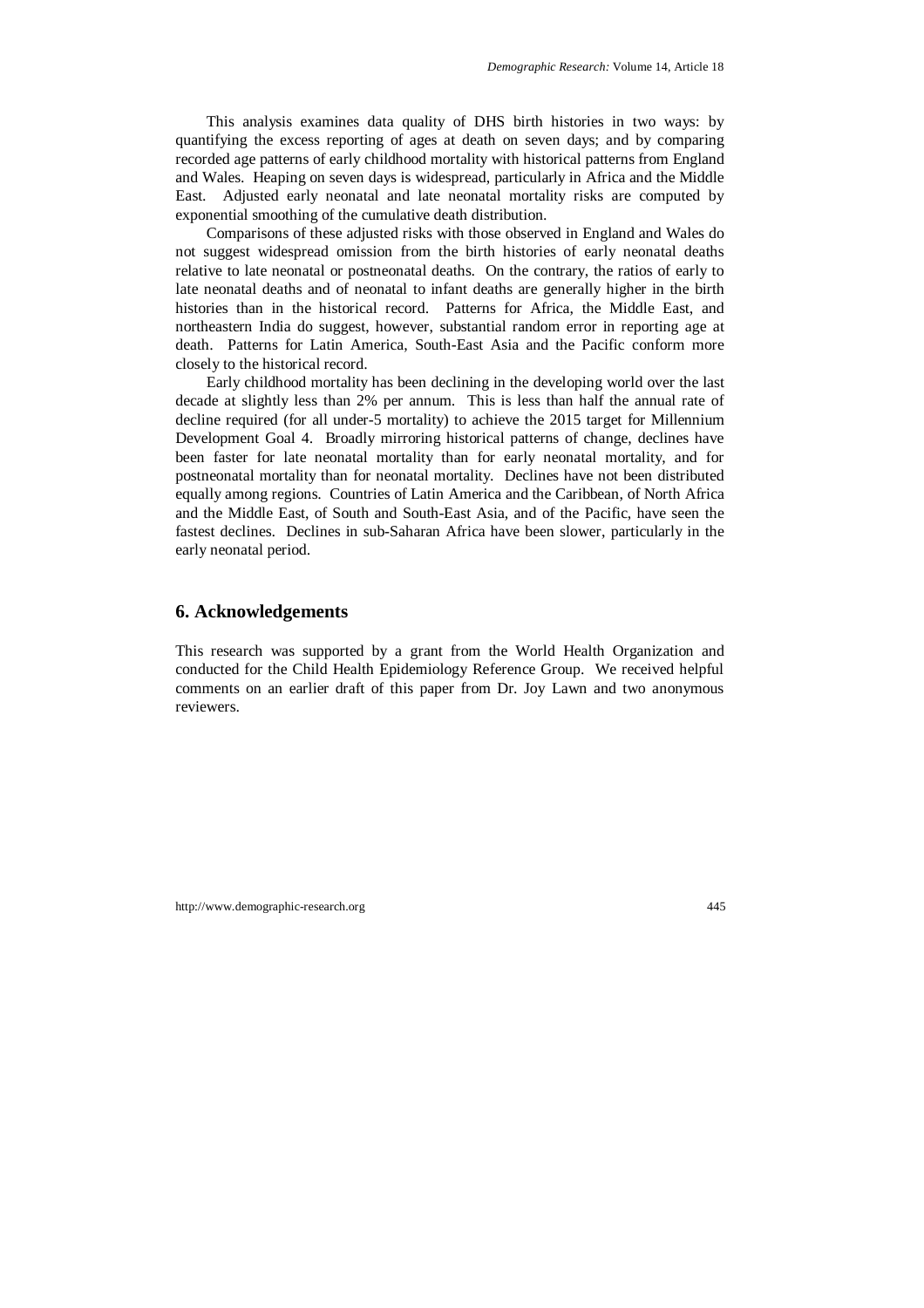## **References**

- Artzrouni M, Zaba B. HIV-induced bias in the estimation of child mortality using birth history reports. Presented at the Technical Meeting on HIV and Child Mortality. London: March 2003.
- Bang A, Reddy MH, Deshmukh MD. Child mortality in Maharashtra. *Economic and Political Weekly* 2002; 37(49):4947-4965.
- Black RE, Morris SS, Bryce J. 2003. Where and why are 10 million children dying every year? *The Lancet* 361(9376):2226-2234.
- Curtis S. Assessment of the quality of data used for direct estimation of infant and child mortality in DHS-II surveys. Occasional Papers 3. 1995. Calverton, MD, Macro International Inc. Arnold F, Blanc A. Fertility levels and trends. DHS Comparative Studies 2. 1990. Columbia, MD, Institute for Resource Development.
- El Arifeen S. 2003. Personal Communication
- ICDDR B. Health and demographic surveillance system Matlab: Registration of health and demographic events 2000. 2002. Dhaka, Bangladesh, ICDDR,B.
- Lawn JE, Cousens S, Zupan J; Lancet Neonatal Survival Steering Team. 4 million neonatal deaths: when? Where? Why? Lancet. 2005 Mar 2;365(9462):891-900.
- United Nations. 2001. General Assembly, 56th session. Road map towards the implementation of the United Nations millennium declaration: report of the Secretary-General (UN document no. A/56/326). New York: United Nations.
- World Health Organization. 2005. *World Health Report 2005- Make Every Mother and Child Count.* Geneva: World Health Organization.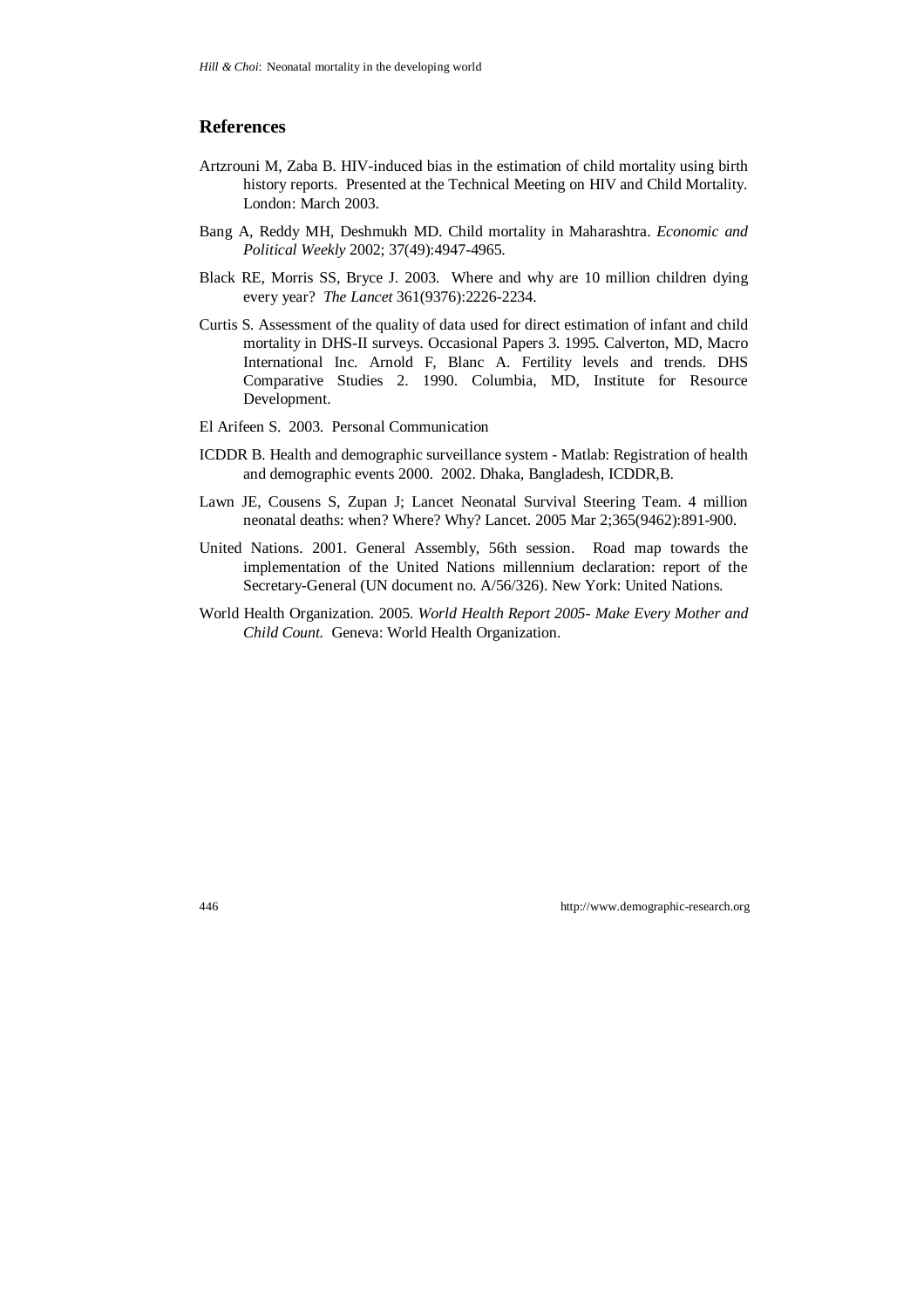# **Appendix**

|                      |                        | Survey | Heaping-<br>Adjusted | Heaping -<br>Adjusted |            |               | Neonatal  |
|----------------------|------------------------|--------|----------------------|-----------------------|------------|---------------|-----------|
| Region               | Country                | year   | <b>ENMR</b>          | LNMR                  | <b>NMR</b> | Live births * | deaths ** |
| Africa, East & South |                        |        |                      |                       |            |               |           |
|                      | Burundi                | 1987   | 0.024                | 0.011                 | 0.035      | 3764          | 133       |
|                      | Comoros                | 1996   | 0.028                | 0.009                 | 0.036      | 1925          | 70        |
|                      | Eritrea                | 1995   | 0.019                | 0.006                 | 0.025      | 4027          | 101       |
|                      | Ethiopia               | 2000   | 0.035                | 0.013                 | 0.048      | 11904         | 567       |
|                      | Kenya                  | 1989   | 0.020                | 0.007                 | 0.027      | 6929          | 184       |
|                      | Kenya                  | 1993   | 0.020                | 0.005                 | 0.025      | 5974          | 151       |
|                      | Kenya                  | 1998   | 0.022                | 0.005                 | 0.026      | 5401          | 143       |
|                      | Madagascar             | 1992   | 0.025                | 0.014                 | 0.038      | 5511          | 211       |
|                      | Madagascar             | 1997   | 0.028                | 0.011                 | 0.039      | 6267          | 246       |
|                      | Malawi                 | 1992   | 0.031                | 0.010                 | 0.041      | 4404          | 182       |
|                      | Malawi                 | 2000   | 0.030                | 0.010                 | 0.040      | 11828         | 468       |
|                      | Mozambique             | 1997   | 0.045                | 0.009                 | 0.054      | 7153          | 389       |
|                      | Namibia                | 1992   | 0.025                | 0.006                 | 0.031      | 3734          | 114       |
|                      | Rwanda                 | 1992   | 0.027                | 0.011                 | 0.038      | 5498          | 209       |
|                      | Rwanda                 | 2000   | 0.033                | 0.010                 | 0.043      | 7963          | 342       |
|                      | Tanzania               | 1992   | 0.027                | 0.009                 | 0.036      | 7875          | 286       |
|                      | Tanzania               | 1996   | 0.022                | 0.010                 | 0.032      | 6709          | 211       |
|                      | Tanzania               | 1999   | 0.030                | 0.010                 | 0.039      | 3180          | 125       |
|                      | Uganda                 | 1988   | 0.030                | 0.011                 | 0.041      | 4886          | 201       |
|                      | Uganda                 | 1995   | 0.021                | 0.005                 | 0.027      | 7276          | 193       |
|                      | Uganda                 | 2000   | 0.025                | 0.007                 | 0.033      | 7466          | 243       |
|                      | Zambia                 | 1992   | 0.030                | 0.012                 | 0.042      | 6085          | 254       |
|                      | Zambia                 | 1996   | 0.023                | 0.011                 | 0.034      | 6959          | 239       |
|                      | Zimbabwe               | 1988   | 0.022                | 0.004                 | 0.027      | 3278          | 87        |
|                      | Zimbabwe               | 1994   | 0.018                | 0.007                 | 0.024      | 3850          | 93        |
|                      | Zimbabwe               | 1999   | 0.023                | 0.006                 | 0.029      | 3445          | 100       |
|                      | Africa, Central & West |        |                      |                       |            |               |           |
|                      | Benin                  | 1996   | 0.029                | 0.008                 | 0.037      | 4915          | 181       |
|                      | Burkina Faso           | 1992   | 0.027                | 0.015                 | 0.042      | 6165          | 256       |
|                      | Burkina Faso           | 1998   | 0.027                | 0.012                 | 0.039      | 6040          | 234       |
|                      | Cameroon               | 1991   | 0.024                | 0.008                 | 0.032      | 3383          | 107       |
|                      | Cameroon               | 1998   | 0.028                | 0.008                 | 0.036      | 4072          | 148       |
|                      | CAR                    | 1994   | 0.032                | 0.010                 | 0.041      | 4634          | 190       |
|                      | Chad                   | 1996   | 0.028                | 0.016                 | 0.044      | 7266          | 317       |

## **Table A1: List of 108 surveys by region and country: Estimated ENMR, LNMR, and NMR**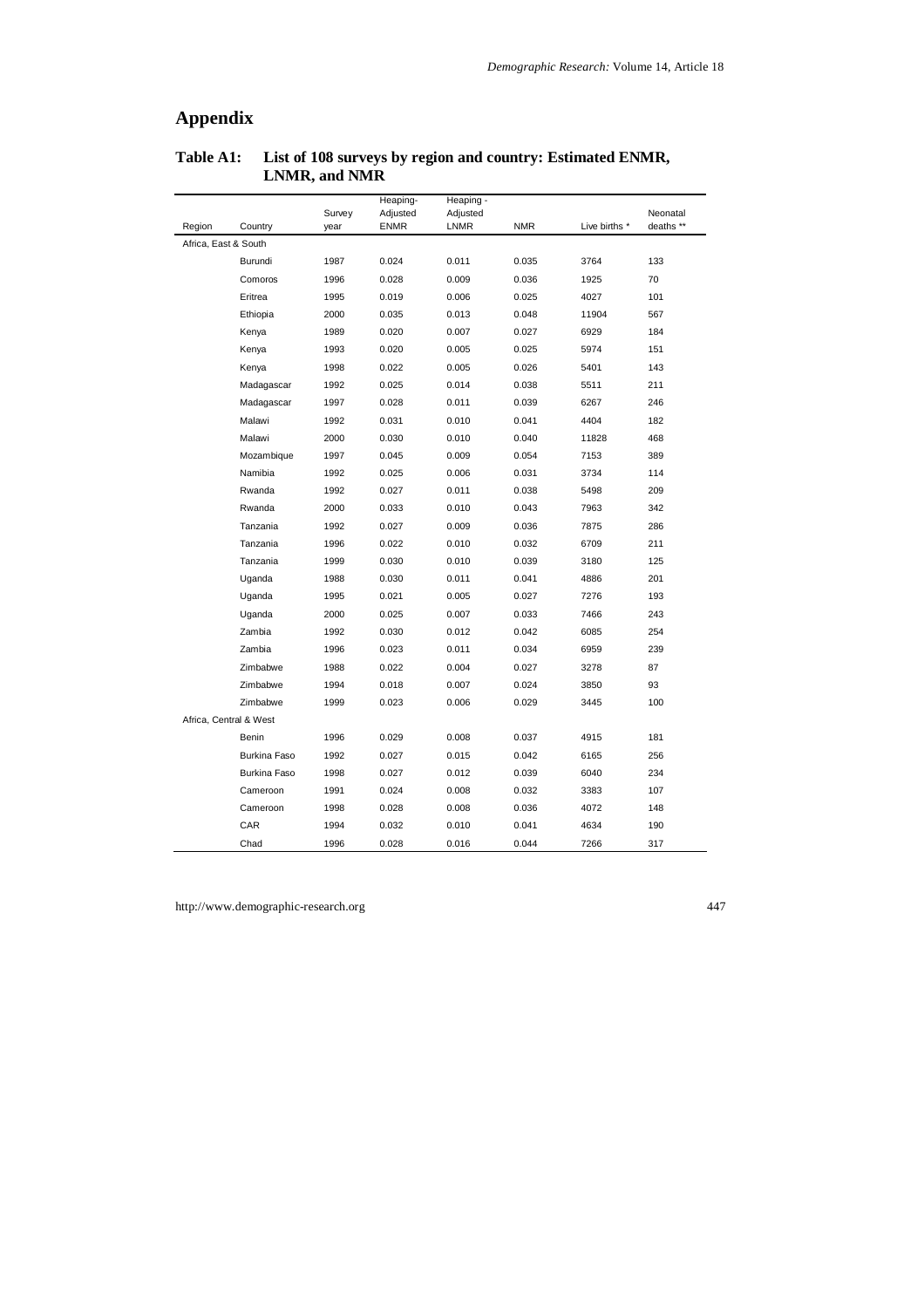### *Hill & Choi*: Neonatal mortality in the developing world

|               |                                    | Survey | Heaping-<br>Adjusted | Heaping -<br>Adjusted |            |               | Neonatal  |
|---------------|------------------------------------|--------|----------------------|-----------------------|------------|---------------|-----------|
| Region        | Country                            | year   | <b>ENMR</b>          | <b>LNMR</b>           | <b>NMR</b> | Live births * | deaths ** |
|               | Africa, Central & West (continued) |        |                      |                       |            |               |           |
|               | Cote d'Ivoire                      | 1994   | 0.032                | 0.010                 | 0.041      | 6618          | 272       |
|               | Cote d'Ivoire                      | 1998   | 0.042                | 0.020                 | 0.062      | 2166          | 134       |
|               | Gabon                              | 2000   | 0.027                | 0.004                 | 0.030      | 3921          | 119       |
|               | Ghana                              | 1988   | 0.035                | 0.009                 | 0.044      | 4013          | 176       |
|               | Ghana                              | 1993   | 0.028                | 0.011                 | 0.039      | 3664          | 143       |
|               | Ghana                              | 1998   | 0.026                | 0.004                 | 0.030      | 3118          | 93        |
|               | Guinea                             | 1999   | 0.037                | 0.012                 | 0.048      | 5627          | 270       |
|               | Liberia                            | 1986   | 0.032                | 0.014                 | 0.045      | 2976          | 135       |
|               | Mali                               | 1987   | 0.036                | 0.015                 | 0.050      | 3313          | 166       |
|               | Mali                               | 1995   | 0.042                | 0.018                 | 0.059      | 9976          | 590       |
|               | Niger                              | 1992   | 0.024                | 0.017                 | 0.041      | 6937          | 281       |
|               | Niger                              | 1998   | 0.025                | 0.018                 | 0.043      | 8065          | 350       |
|               | Nigeria                            | 1990   | 0.032                | 0.010                 | 0.042      | 7932          | 330       |
|               | Nigeria                            | 1999   | 0.026                | 0.009                 | 0.035      | 5998          | 210       |
|               | Senegal                            | 1986   | 0.028                | 0.017                 | 0.044      | 4180          | 186       |
|               | Senegal                            | 1992   | 0.022                | 0.012                 | 0.034      | 5472          | 185       |
|               | Senegal                            | 1997   | 0.026                | 0.012                 | 0.037      | 6853          | 255       |
|               | Togo                               | 1988   | 0.030                | 0.009                 | 0.039      | 3047          | 119       |
|               | Togo                               | 1998   | 0.035                | 0.006                 | 0.041      | 6499          | 264       |
| Latin America |                                    |        |                      |                       |            |               |           |
|               | Bolivia                            | 1989   | 0.023                | 0.011                 | 0.034      | 5627          | 193       |
|               | Bolivia                            | 1994   | 0.014                | 0.003                 | 0.017      | 4658          | 77        |
|               | Bolivia                            | 1998   | 0.024                | 0.010                 | 0.033      | 6720          | 223       |
|               | Brazil                             | 1986   | 0.025                | 0.008                 | 0.033      | 3399          | 111       |
|               | Brazil                             | 1991   | 0.016                | 0.010                 | 0.025      | 3324          | 85        |
|               | Brazil                             | 1996   | 0.014                | 0.003                 | 0.017      | 4658          | 77        |
|               | Colombia                           | 1986   | 0.016                | 0.004                 | 0.020      | 2620          | 51        |
|               | Colombia                           | 1990   | 0.009                | 0.001                 | 0.010      | 3651          | 38        |
|               | Colombia                           | 1995   | 0.015                | 0.003                 | 0.019      | 4949          | 92        |
|               | Colombia                           | 2000   | 0.012                | 0.002                 | 0.015      | 4450          | 66        |
|               | Dominican<br>Republic<br>Dominican | 1986   | 0.028                | 0.011                 | 0.038      | 4305          | 165       |
|               | Republic<br>Dominican              | 1991   | 0.019                | 0.005                 | 0.024      | 3744          | 89        |
|               | Republic<br>Dominican              | 1996   | 0.019                | 0.007                 | 0.026      | 4240          | 110       |
|               | Republic ***                       | 1999   |                      |                       | 0.015      | 578           | 8         |
|               | Ecuador                            | 1987   | 0.023                | 0.010                 | 0.034      | 2977          | 100       |
|               | Guatemala                          | 1987   | 0.023                | 0.010                 | 0.033      | 4481          | 147       |
|               | Guatemala                          | 1995   | 0.020                | 0.005                 | 0.025      | 8864          | 225       |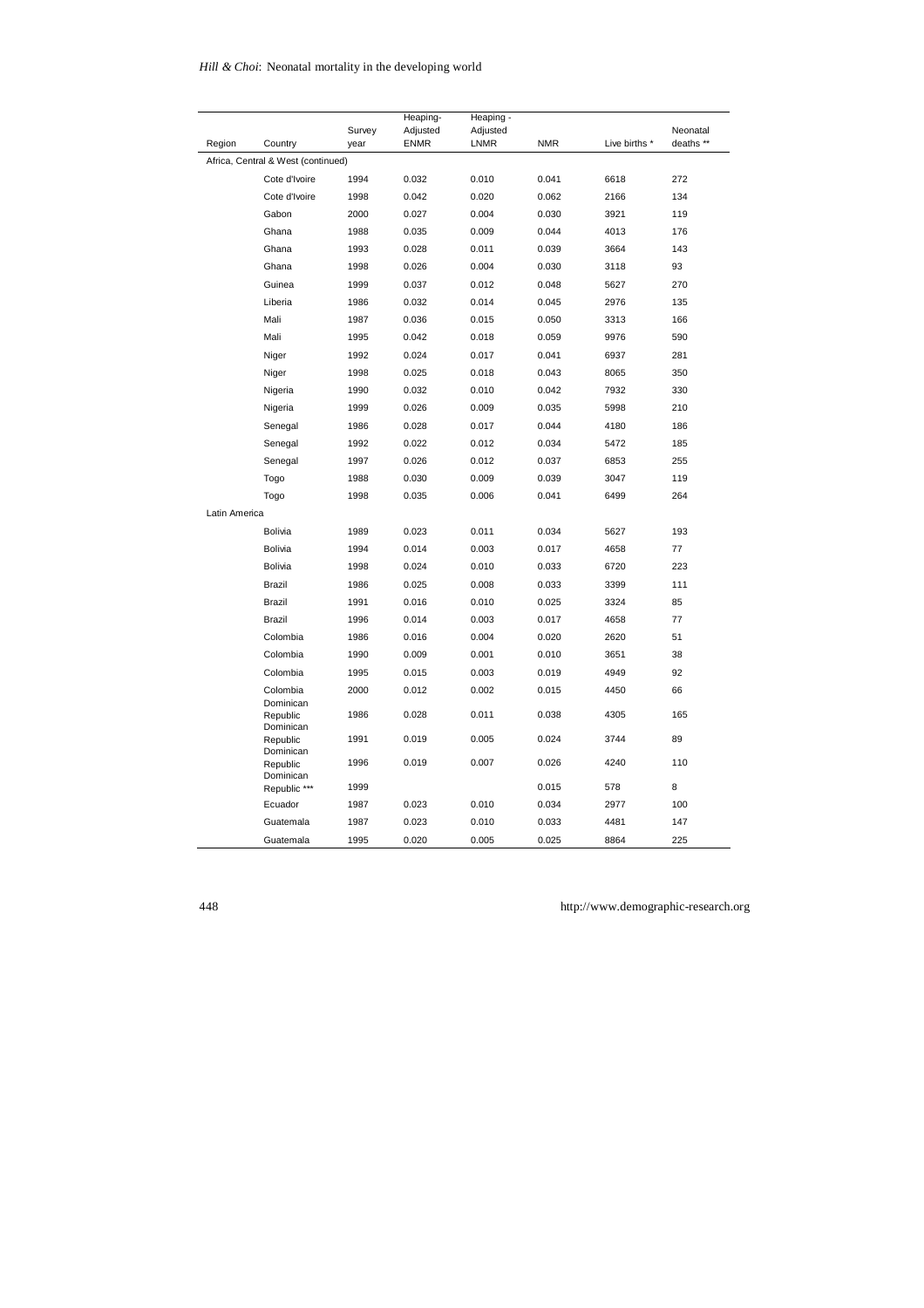|        |                                   | Survey | Heaping-<br>Adjusted | Heaping -<br>Adjusted |            |               | Neonatal  |
|--------|-----------------------------------|--------|----------------------|-----------------------|------------|---------------|-----------|
| Region | Country                           | year   | <b>ENMR</b>          | <b>LNMR</b>           | <b>NMR</b> | Live births * | deaths ** |
|        | Latin America (continued)         |        |                      |                       |            |               |           |
|        | Guatemala                         | 1998   | 0.018                | 0.005                 | 0.022      | 4412          | 98        |
|        | Haiti                             | 1994   | 0.017                | 0.013                 | 0.030      | 3518          | 106       |
|        | Nicaragua                         | 1997   | 0.013                | 0.004                 | 0.017      | 7811          | 133       |
|        | Paraguay                          | 1990   | 0.015                | 0.004                 | 0.019      | 3882          | 74        |
|        | Peru                              | 1986   | 0.024                | 0.010                 | 0.034      | 3052          | 105       |
|        | Peru                              | 1992   | 0.018                | 0.007                 | 0.025      | 8318          | 208       |
|        | Peru                              | 1996   | 0.017                | 0.006                 | 0.023      | 15272         | 356       |
|        | Peru                              | 2000   | 0.014                | 0.005                 | 0.018      | 11916         | 220       |
|        | Trinidad &<br>Tobago              | 1987   | 0.019                | 0.005                 | 0.024      | 1903          | 45        |
|        | N. Africa & Middle East           |        |                      |                       |            |               |           |
|        | Egypt                             | 1992   | 0.022                | 0.011                 | 0.033      | 8490          | 280       |
|        | Egypt                             | 1995   | 0.021                | 0.010                 | 0.030      | 11118         | 338       |
|        | Egypt                             | 2000   | 0.018                | 0.006                 | 0.024      | 10992         | 259       |
|        | Morocco                           | 1987   | 0.024                | 0.016                 | 0.040      | 5945          | 235       |
|        | Morocco                           | 1992   | 0.020                | 0.012                 | 0.031      | 5046          | 158       |
|        | Pakistan                          | 1990   | 0.030                | 0.018                 | 0.048      | 6245          | 299       |
|        | Sudan                             | 1990   | 0.032                | 0.012                 | 0.043      | 6375          | 274       |
|        | Tunisia                           | 1988   | 0.018                | 0.009                 | 0.026      | 4362          | 115       |
|        | Yemen                             | 1991   | 0.024                | 0.009                 | 0.033      | 7251          | 239       |
|        | Eastern Europe & Central Asia     |        |                      |                       |            |               |           |
|        | Armenia                           | 2000   | 0.014                | 0.006                 | 0.020      | 1621          | 33        |
|        | Kazakhstan ***                    | 1995   |                      |                       | 0.020      | 1377          | 27        |
|        | Kazakhstan<br>Kyrgyz              | 1999   | 0.028                | 0.005                 | 0.033      | 1421          | 47        |
|        | Republic                          | 1997   | 0.026                | 0.004                 | 0.030      | 1973          | 59        |
|        | Turkey                            | 1993   | 0.021                | 0.007                 | 0.028      | 3637          | 103       |
|        | Turkey                            | 1998   | 0.023                | 0.003                 | 0.026      | 3356          | 87        |
|        | Uzbekistan                        | 1996   | 0.016                | 0.007                 | 0.023      | 2414          | 57        |
|        | South-East Asia & Western Pacific |        |                      |                       |            |               |           |
|        | Bangladesh                        | 1993   | 0.034                | 0.016                 | 0.050      | 6965          | 350       |
|        | Bangladesh                        | 1996   | 0.035                | 0.009                 | 0.044      | 4013          | 176       |
|        | India                             | 1992   | 0.034                | 0.014                 | 0.047      | 59999         | 2845      |
|        | India                             | 1998   | 0.032                | 0.011                 | 0.043      | 54666         | 2324      |
|        | Indonesia                         | 1987   | 0.013                | 0.013                 | 0.026      | 8018          | 211       |
|        | Indonesia                         | 1991   | 0.020                | 0.011                 | 0.031      | 14109         | 439       |
|        | Indonesia                         | 1994   | 0.021                | 0.009                 | 0.030      | 16489         | 487       |
|        | Indonesia                         | 1997   | 0.016                | 0.005                 | 0.021      | 15769         | 336       |
|        | Nepal                             | 1996   | 0.032                | 0.017                 | 0.049      | 7088          | 345       |
|        | Nepal                             | 2001   | 0.027                | 0.011                 | 0.038      | 6811          | 255       |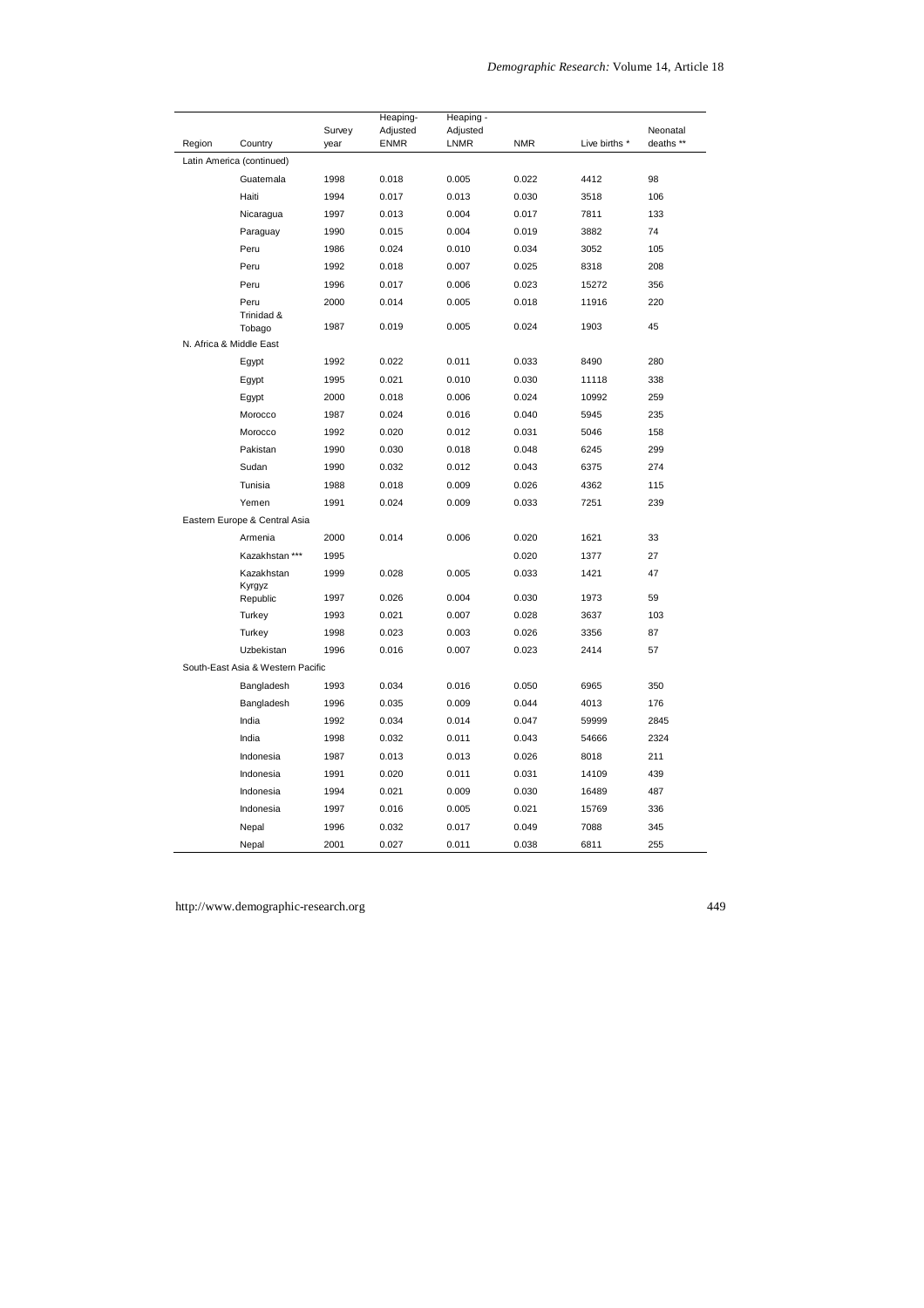#### *Hill & Choi*: Neonatal mortality in the developing world

| Region                                        | Country     | Survey<br>vear | Heaping-<br>Adiusted<br><b>ENMR</b> | Heaping -<br>Adjusted<br><b>LNMR</b> | <b>NMR</b> | Live births * | Neonatal<br>deaths ** |
|-----------------------------------------------|-------------|----------------|-------------------------------------|--------------------------------------|------------|---------------|-----------------------|
| South-East Asia & Western Pacific (continued) |             |                |                                     |                                      |            |               |                       |
|                                               | Philippines | 1993           | 0.014                               | 0.003                                | 0.017      | 8661          | 148                   |
|                                               | Philippines | 1998           | 0.014                               | 0.003                                | 0.017      | 7379          | 128                   |
|                                               | Sri Lanka   | 1987           | 0.012                               | 0.004                                | 0.016      | 3873          | 62                    |
|                                               | Thailand    | 1987           | 0.016                               | 0.005                                | 0.020      | 3568          | 72                    |

.<br>\* Total number of live births between 2 to 59 months prior to the survey (sample-weighted)<br>\* Total number of neonatal deaths among those live births (sample-weighted)

\*\*\*\* Dominican Republic 1999 and Kazakhstan 1995 were excluded from heaping adjustment analyses because the number of (sample-weighted) neonatal deaths was less than 30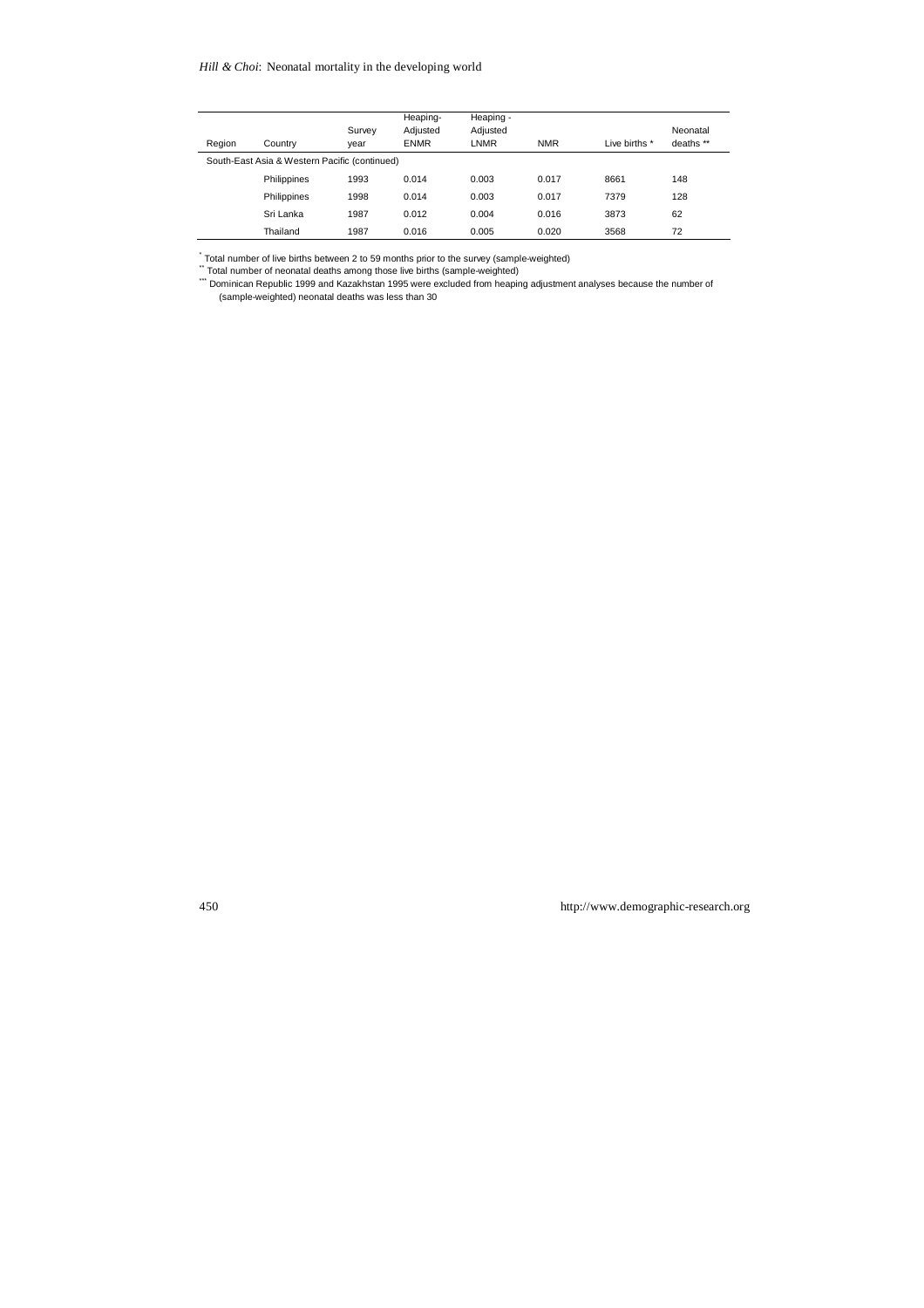| Survey            | Benin 1996 | India 1998/99 | Mali 1995/96 | Cameroon 1998 | Bolivia 1998 | Zimbabwe 1999 |
|-------------------|------------|---------------|--------------|---------------|--------------|---------------|
| Births*           | 5124       | 56259         | 10158        | 3896          | 7231         | 3606          |
| Neonatal Deaths** | 193        | 2256          | 589          | 141           | 229          | 102           |
| Heaping Index     | 0.56       | 0.97          | 1.50         | 2.48          | 3.46         | 3.48          |
| Deaths by day     |            |               |              |               |              |               |
| $\mathsf 0$       | 20.1       | 26.3          | 20.4         | 27.6          | 17.6         | 33.9          |
| $\mathbf{1}$      | 25.2       | 16.9          | 22.1         | 21.1          | 22.8         | 23.9          |
| $\sqrt{2}$        | 9.7        | 7.1           | 6.5          | 10.5          | 12.0         | 9.7           |
| 3                 | 9.5        | 10.3          | 5.9          | 5.6           | 6.0          | 2.4           |
| 4                 | 4.7        | 3.9           | 3.9          | 4.3           | 1.7          | 0.8           |
| 5                 | 5.8        | 4.9           | 6.0          | 2.5           | 2.5          | 2.2           |
| 6                 | 3.2        | 4.7           | 5.5          | 4.2           | 2.1          | 1.0           |
| $\overline{7}$    | 1.9        | 3.6           | 6.8          | 7.1           | 14.6         | 11.4          |
| 8                 | 5.6        | 4.1           | 3.3          | 0.0           | 1.3          | 1.8           |
| 9                 | 0.0        | 1.4           | 1.1          | 0.6           | 0.6          | 0.0           |
| 10                | 1.8        | 2.2           | 3.3          | 2.5           | 0.5          | 0.0           |
| 11                | 1.2        | 1.5           | 0.2          | 1.2           | 0.0          | 0.0           |
| 12                | 0.0        | 1.6           | 1.2          | 0.8           | 0.8          | 0.0           |
| 13                | 1.1        | 0.5           | 0.0          | 0.0           | 0.0          | 0.5           |
| 14                | 0.4        | 0.7           | 1.0          | 3.4           | 6.5          | 8.1           |
| 15                | 3.5        | 4.6           | 7.2          | 1.4           | 3.1          | 0.0           |
| 16                | 0.0        | 0.2           | 0.2          | 0.8           | 0.5          | 0.0           |
| 17                | 0.0        | 0.4           | 0.2          | 0.8           | $0.0\,$      | 0.0           |
| 18                | 0.0        | 0.8           | 0.6          | 1.7           | 0.1          | 0.0           |
| 19                | 0.0        | 0.2           | 0.0          | 0.0           | 0.0          | 0.0           |
| 20                | 1.1        | 1.4           | 2.8          | 0.0           | 1.1          | 0.0           |
| 21                | 0.7        | 0.6           | 0.3          | 1.7           | 4.4          | 2.2           |
| 22                | 1.3        | 0.5           | 0.2          | 0.0           | 0.0          | 0.0           |
| 23                | 0.0        | 0.1           | 0.5          | 0.8           | 0.0          | 0.0           |
| 24                | 0.5        | 0.3           | 0.0          | 0.0           | 0.0          | 0.0           |
| 25                | 1.0        | 0.5           | 0.4          | 0.0           | 0.7          | 0.0           |
| 26                | 0.0        | 0.1           | 0.0          | 0.0           | 0.0          | 0.0           |
| 27                | 0.0        | 0.1           | 0.0          | 0.0           | 0.0          | 0.0           |
| 28                | 0.9        | 0.2           | 0.2          | 1.4           | 0.6          | 0.0           |
| 29                | 0.7        | 0.1           | 0.2          | 0.0           | 0.0          | 0.0           |
| 30                | 0.0        | 0.0           | 0.0          | 0.0           | 0.0          | 0.0           |
| unknown           | 0.0        | 0.1           | 0.0          | 0.0           | 0.6          | 1.0           |

## **Table A2: Percent distribution (sample-weighted) of neonatal deaths in the 1-59 months before the survey by month and day, selected surveys by heaping index on day 7**

\* Live births between 1 to 59 months prior to the survey \*\* Of those who died in the first month of life